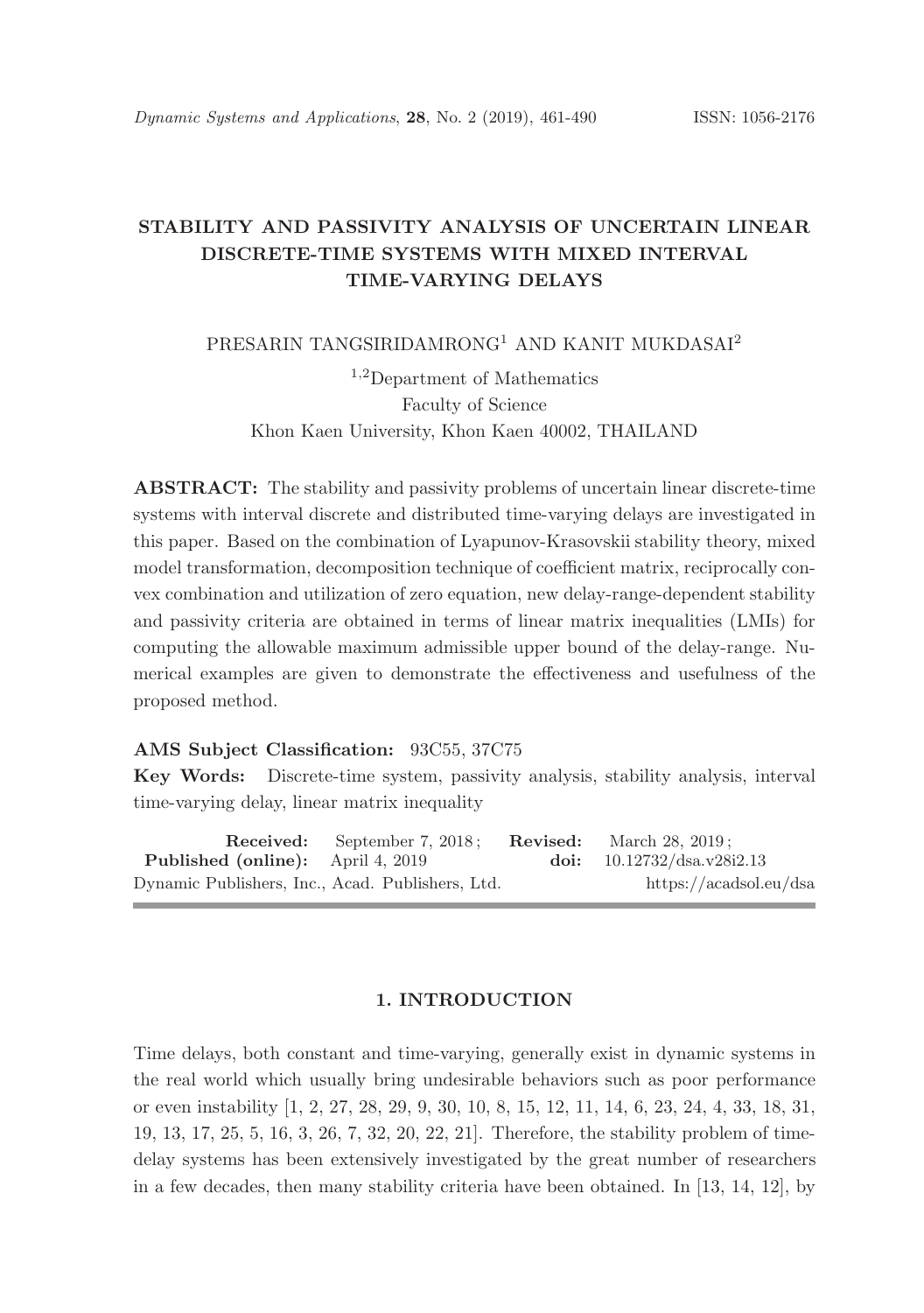using the reciprocally convex approach, the stability criteria were studied in discretetime delay systems, and the delayed controller design was demonstrated by linear matrix inequality (LMI) technique. The robust stability analysis for the systems with uncertain parameters was also investigated by some researchers [22, 23, 24, 15, 16, 17, 18, 14, 13, 19, 20, 21, 12]. Since discrete-time systems have a strong background in engineering applications and time-varying delays appearing in the system may lead to instability, the delay-dependent stability analysis of discrete-time systems with timevarying delay has received extensive attention [22, 23, 24, 25]. This paper also focuses on delay-dependent stability criteria for delayed systems forasmuch delay-independent method can usually provide more conservative results than that by delay-dependent one especially when the sizes of time-delays are not large [26]. Thus, many elegant results have been reported to consider the stability for a variety of discrete-time timedelay systems with interval time-varying delay.

In the last few years, the passivity theory has been extensively used in many fields such as signal processing [3], fuzzy control [4], sliding mode control [5] and networked control [6]. The passivity theory, which was proposed for the first time in circuit analysis, has also attracts a lot of attention since it is a useful tool to analyze the stability of linear and nonlinear systems, particularly for high-order systems. The passive properties of system can hold the system internally stable [7, 3, 5, 8, 12, 11, 4, 6, 9, 10].

Motivated by the ideas above, this paper establishes new delay-range-dependent stability and passivity criteria for uncertain linear discrete-time system with interval discrete and distributed time-varying delays. Based on a class of novel augmented Lyapunov-Krasovskii functional, model transformation, decomposition technique of the coefficient matrix, reciprocally convex combination and utilization of zero equation, new delay-range-dependent stability and passivity criteria are obtained in terms of linear matrix inequalities (LMIs) for considered system. Furthermore, the improved delay-range-dependent stability and passivity criteria are provided here for uncertain discrete-time system with interval time-varying delay. Five numerical examples are given to illustrate the effectiveness and usefulness of theoretical results.

### 2. PROBLEM FORMULATION AND PRELIMINARIES

We introduce some notations, definitions and lemmas that will be used throughout the paper.  $\mathcal{Z}^+$  denotes the set of non-negative integer numbers;  $\mathcal{R}^n$  denotes the *n*dimensional space with the vector norm  $\|\cdot\|$ ;  $\|x\|$  denotes the Euclidean vector norm of  $x \in \mathcal{R}^n$ , that is  $||x||^2 = x^T x$ ;  $\mathcal{R}^{n \times r}$  denotes the space of all real matrices of  $(n \times r)$ dimensions;  $A<sup>T</sup>$  denotes the transpose of the matrix A; A is symmetric if  $A = A<sup>T</sup>$ ; I denotes the identity matrix; Matrix A is called semi-positive definite  $(A \geq 0)$  if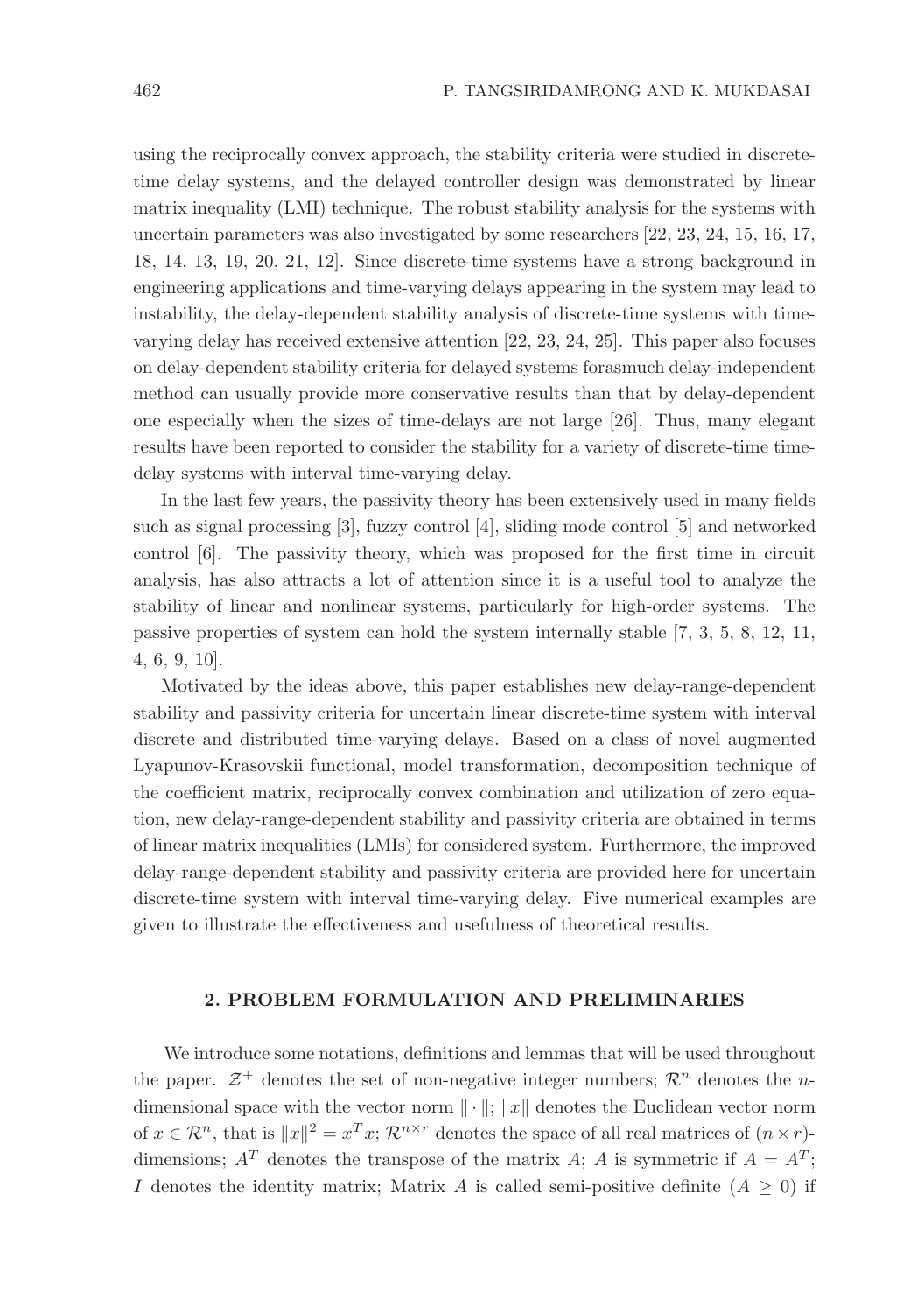$x^T A x \geq 0$ , for all  $x \in \mathcal{R}^n$ ; A is positive definite  $(A > 0)$  if  $x^T A x > 0$  for all  $x \neq 0$ ; Matrix B is called semi-negative definite  $(B \le 0)$  if  $x^T B x \le 0$ , for all  $x \in \mathcal{R}^n$ ; B is negative definite  $(B < 0)$  if  $x^T B x < 0$  for all  $x \neq 0$ ;  $A > B$  means  $A - B > 0$ ;  $A \geq B$ means  $A - B \geq 0$ ; \* represents the elements below the main diagonal of a symmetric matrix.

Consider the following uncertain linear discrete-time system with interval discrete and distributed time-varying delays of the form

$$
\begin{cases}\nx(k+1) = (A + \Delta A(k))x(k) + (B + \Delta B(k))x(k - h(k)) \\
+ (C + \Delta C(k)) \sum_{i=1}^{+\infty} \delta(i)x(k - i) + w(k), \\
z(k) = A_z x(k) + B_z x(k - h(k)) + C_z \sum_{i=1}^{+\infty} \delta(i)x(k - i), \\
x(s) = \phi(s), \quad s \in \{-h_2, -h_2 + 1, \dots, -1, 0, \},\n\end{cases}
$$
\n(1)

where  $x(k) = [x_1(k), x_2(k), \ldots, x_n(k)]^T \in \mathcal{R}^n$  is the system state vector,  $w(k) =$  $[w_1(k), w_2(k), \ldots, w_n(k)]^T$  is the exogenous disturbance input vector,  $z(k) = [z_1(k),$  $(z_2(k), \ldots, z_n(k)]^T$  is the output vector of the system,  $\phi(k)$  is the initial condition of system (1),  $A, B, C, A_z, B_z$  and  $C_z$  are known real constant matrices with appropriate dimensions, the time-varying delay  $h(k)$  satisfies

$$
0 < h_1 \le h(k) \le h_2,\tag{2}
$$

where  $h_1$  and  $h_2$  are known positive integers. There exists a constant  $\xi > 0$  such that function  $\delta(i)$  satisfies the following convergence conditions

$$
\sum_{i=1}^{+\infty} \delta(i) = \xi < +\infty.
$$
 (3)

 $\Delta A(k)$ ,  $\Delta B(k)$  and  $\Delta C(k)$  represent the time-varying parameter uncertainties, and are assumed to satisfy the following linear fractional form

$$
[\Delta A(k) \ \Delta B(k) \ \Delta C(k)] = G\Delta(k)[H_1 \ H_2 \ H_3],\tag{4}
$$

where  $G, H_1, H_2$  and  $H_3$  are known real constant matrices with appropriate dimensions. The uncertain matrix  $\Delta(k)$  satisfies

$$
\Delta(k) = [I - \Lambda(k)E]^{-1} \Lambda(k),\tag{5}
$$

is said to be admissible where  $E$  is a known matrix satisfying

$$
I - EE^T > 0,\t\t(6)
$$

and  $\Lambda(k)$  is an unknown time-varying matrix function satisfying

$$
\Lambda^T(k)\Lambda(k) \le I. \tag{7}
$$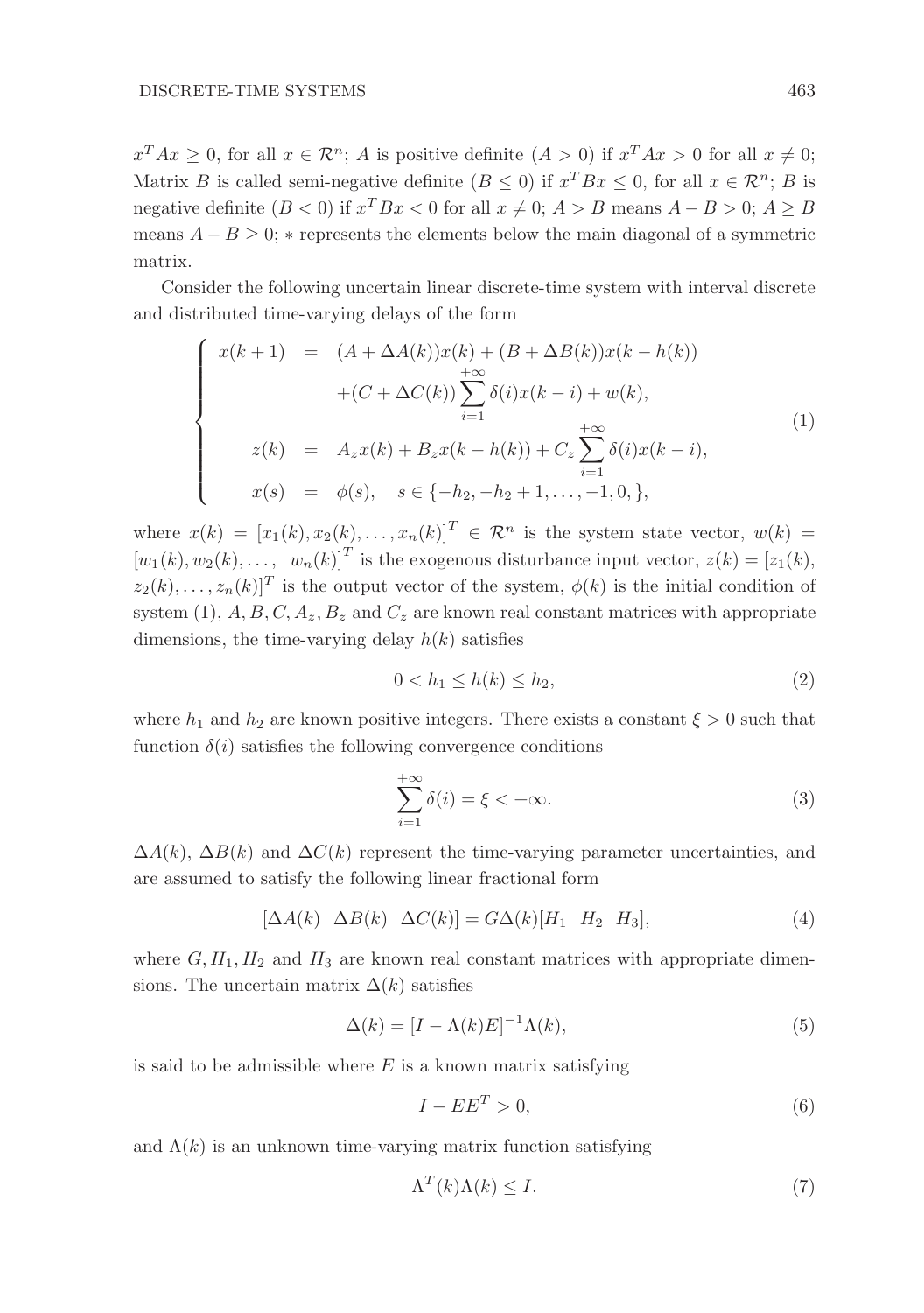**Definition 1** ([21]). The discrete-time system (1) is said to be robustly asymptotically stable if there exists a positive definite function  $V(k): \mathcal{Z}^+ \to \mathcal{R}$  such that

$$
\Delta V(k) = V(k+1) - V(k) < 0,
$$

along any trajectory of solution of the system (1).

**Definition 2** ([8]). The system (1) is said to be robustly passive if there exists a scalar  $\gamma \geq 0$  such that

$$
-\gamma \sum_{k=0}^{l} w^{T}(k)w(k) \le 2 \sum_{k=0}^{l} z^{T}(k)w(k)
$$

for all  $l \in \mathcal{Z}^+$  and for all solution of (1) with  $x(0) = 0$  holds.

**Lemma 1** ([22]). *Suppose that*  $\Delta(k)$  *is given by* (5)-(7). Let M, S and N be real *constant matrices of appropriate dimension with*  $M = M^T$ . Then, the inequality

$$
M + S\Delta(k)N + N^T\Delta^T(K)S^T < 0
$$

*holds if and only if, for any positive real constant*  $\delta$ ,

$$
\begin{bmatrix} M & S & \delta N^T \\ * & -\delta I & \delta E^T \\ * & * & -\delta I \end{bmatrix} < 0.
$$

**Lemma 2** ([31]). *If*  $f_1, f_2, \ldots, f_n : \mathbb{R}^m \to \mathbb{R}$  *have positive values in an open subset*  $\mathcal{D}$  *of*  $\mathcal{R}^m$ *, then the reciprocally convex combination of*  $f_i$  *over*  $\mathcal{D}$  *satisfies* 

$$
\min_{\{\alpha_i | \alpha_i > 0, \sum_i \alpha_i = 1\}} \sum_i \frac{1}{\alpha_i} f_i(k) = \sum_i f_i(k) + \max_{g_{i,j}(k)} \sum_{i \neq j} g_{i,j}(k)
$$

*subject to*

$$
g_{i,j} : \mathcal{R}^m \to \mathcal{R}, \quad g_{j,i}(k) \stackrel{\Delta}{=} g_{i,j}(k), \quad \begin{bmatrix} f_i(k) & g_{i,j}(k) \\ g_{i,j}(k) & f_j(k) \end{bmatrix} \geq 0.
$$

**Lemma 3** ([20]). For any positive real constant matrix  $M \in \mathbb{R}^{n \times n}$ ,  $M = M^T$ , two *constants*  $h_2 \geq h_1 > 0$ *, the following inequalities hold* 

$$
i. \left[\sum_{i=h_1}^{h_2} x(i)\right]^T M \left[\sum_{i=h_1}^{h_2} x(i)\right] \le (h_2 - h_1 + 1) \sum_{i=h_1}^{h_2} x^T(i) M x(i),
$$
  

$$
ii. \left[\sum_{i=k-h_2}^{k-h_1-1} \sum_{j=i}^{k-h_1-1} x(j)\right]^T M \left[\sum_{i=k-h_2}^{k-h_1-1} \sum_{j=i}^{k-h_1-1} x(j)\right]
$$
  

$$
\le \frac{(h_2 - h_1)(h_2 - h_1 + 1)}{2} \sum_{i=k-h_2}^{k-h_1-1} \sum_{j=i}^{k-h_1-1} x^T(j) M x(j),
$$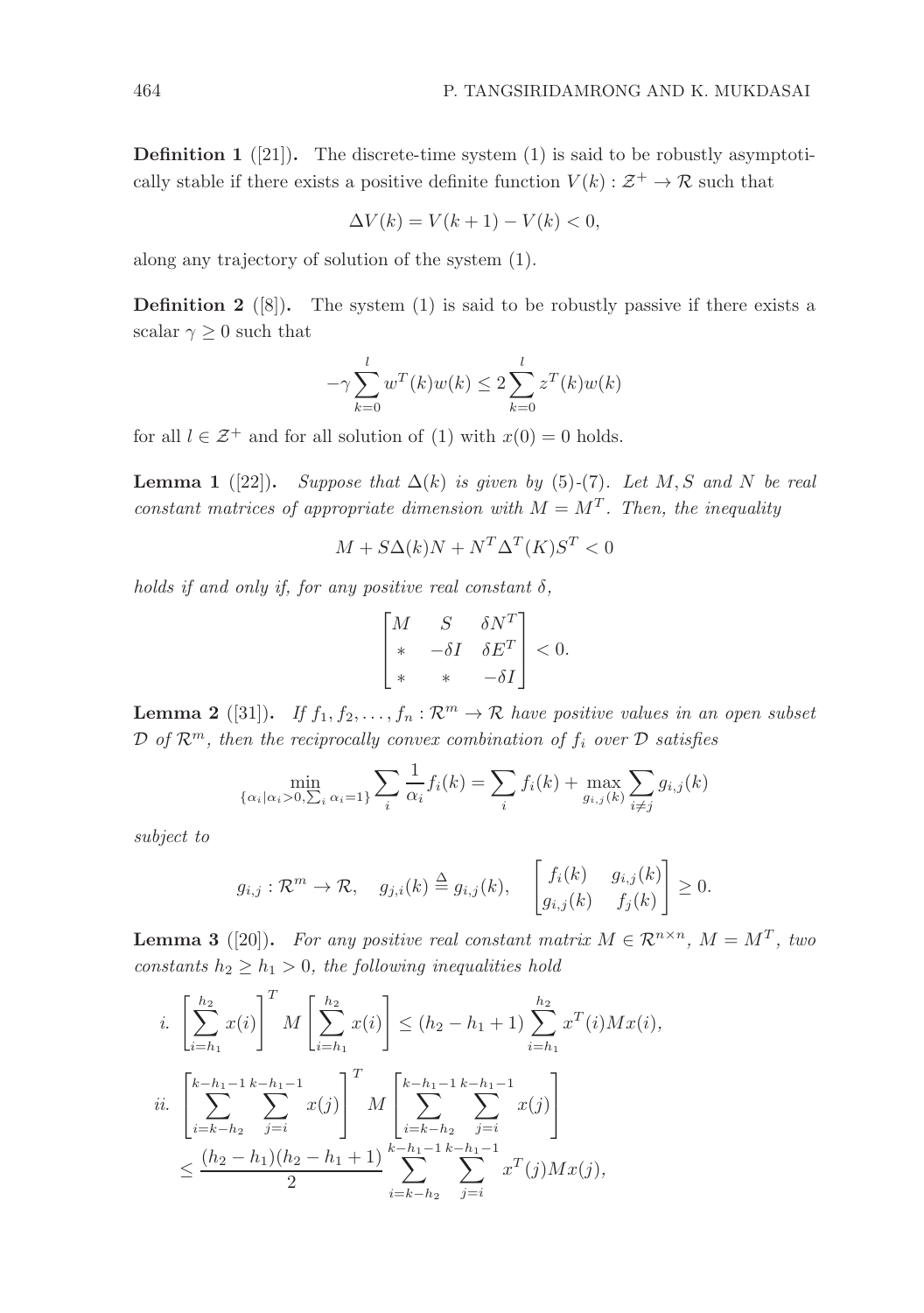$$
\begin{split} iii. \quad & \left[ \sum_{i=-h_2}^{-h_1-1} \sum_{j=k+i}^{k-1} x(j) \right]^T M \left[ \sum_{i=-h_2}^{-h_1-1} \sum_{j=k+i}^{k-1} x(j) \right] \\ & \le \frac{(h_2-h_1)(h_2+h_1+1)}{2} \sum_{i=-h_2}^{-h_1-1} \sum_{j=k+i}^{k-1} x^T(j) M x(j). \end{split}
$$

# 3. MAIN RESULTS

# 3.1. STABILITY ANALYSIS

In this subsection, our goal is to derive the sufficient conditions for stability analysis of system (1). The LMI based conditions will be derived using Lyapunov technique.

Consider the following linear system with interval discrete and distributed timevarying delays of the form

$$
\begin{cases}\nx(k+1) = (A + \Delta A(k))x(k) + (B + \Delta B(k))x(k - h(k)) \\
+ (C + \Delta C(k)) \sum_{i=1}^{+\infty} \delta(i)x(k - i), \\
x(s) = \phi(s), \quad s \in \{-h_2, -h_2 + 1, \dots, -1, 0, \}.\n\end{cases}
$$
\n(8)

We now introduce the following notations for later use

$$
\Pi = \left[ \Pi_{i,j} \right]_{17 \times 17},\tag{9}
$$

where  $\Pi_{i,j} = \Pi_{j,i}^T$ ,  $i, j = 1, 2, 3, \ldots, 17$ ,

$$
\Pi_{1,1} = P_1 J + J^T P_1 + Q_1^T A_1 + A_1^T Q_1 - Q_1 + h_1^2 R_1 + h_2^2 R_2
$$
  
\n
$$
+ M_1^T + M_1 + (h_2 - h_1)^2 (R_5 + R_7) - (h_2 - h_1)^2 P_7 + J_1^T + J_1
$$
  
\n
$$
+ K_1^T + K_1 + \xi P_{10}, \qquad \Pi_{1,2} = P_1 + J^T P_1 - Q_1^T + A_1 Q_2
$$
  
\n
$$
-Q_2 + P_2, \qquad \Pi_{1,3} = -J_1^T + J_2, \qquad \Pi_{1,4} = -P_1 J + Q_1^T A_2
$$
  
\n
$$
+ A_1 Q_3 - Q_3 + Q_1^T B - M_1^T + M_2, \qquad \Pi_{1,5} = -K_1^T + K_2,
$$
  
\n
$$
\Pi_{1,8} = (h_2 - h_1) P_7, \qquad \Pi_{1,11} = -P_1 J + Q_1^T A_2 + A_1 Q_4 - Q_4
$$
  
\n
$$
+ Q_1^T B - M_1^T + M_3, \qquad \Pi_{1,12} = -J_1^T + J_3,
$$
  
\n
$$
\Pi_{1,13} = -K_1^T + K_3, \qquad \Pi_{1,14} = P_3, \qquad \Pi_{1,17} = Q_1^T C,
$$
  
\n
$$
\Pi_{2,2} = P_1 - Q_2^T - Q_2 + P_2 + h_1^2 P_5 + (h_2 - h_1)^2 P_6 + h_1^2 R_2
$$
  
\n
$$
+ h_2^2 R_4 + (h_2 - h_1)^2 (R_6 + R_8) + \hat{h}^2 P_7 + \frac{1}{4} (h_2 - h_1)^2 P_8 + h_2^2 P_9,
$$
  
\n
$$
\Pi_{2,4} = -P_1 J + Q_2^T A_2 - Q_3 + Q_2^T B, \qquad \Pi_{2,8} = P_3,
$$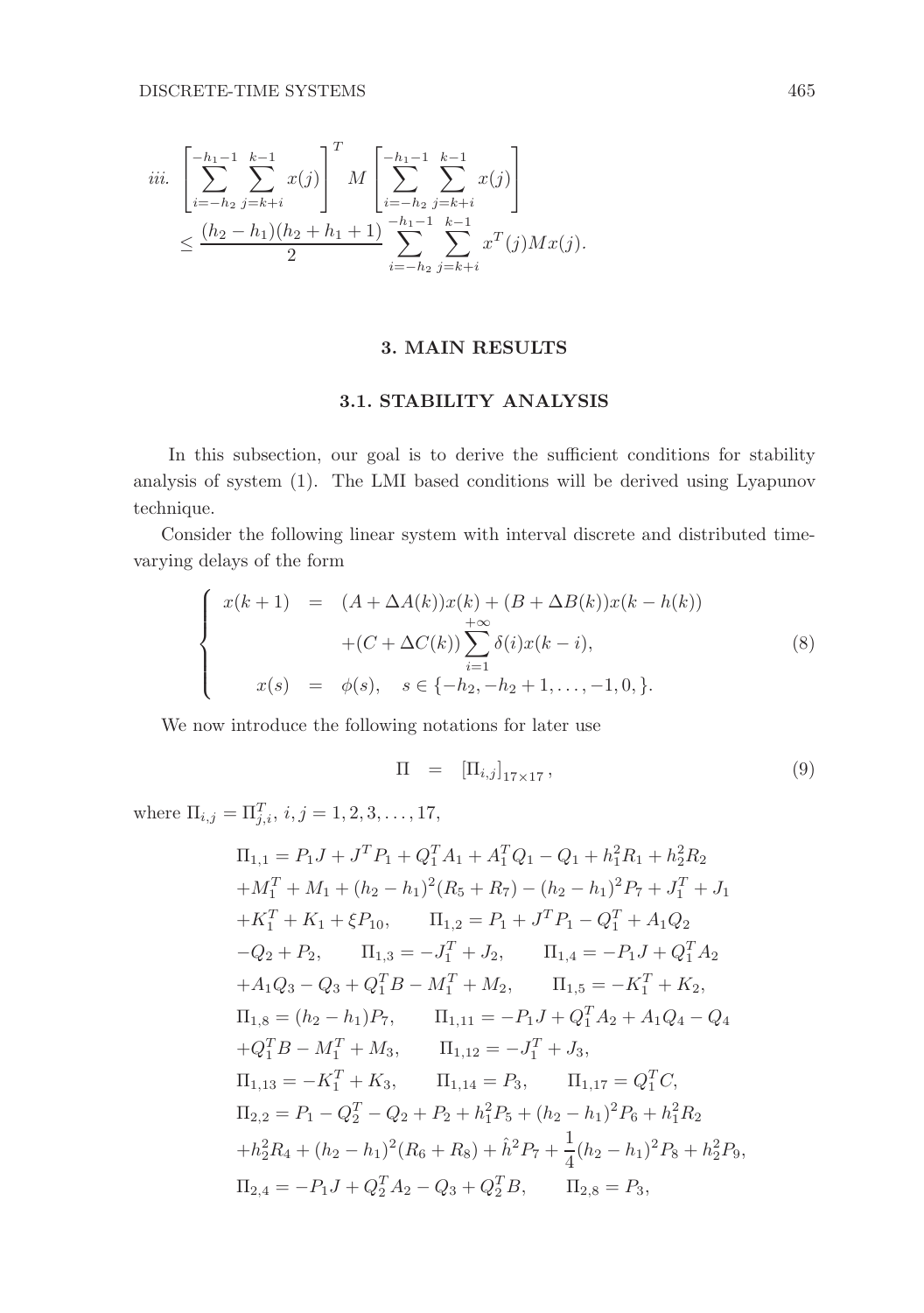$$
\Pi_{2,11} = -P_1J + Q_2^TA_2 - Q_4 + Q_2^TB, \qquad \Pi_{2,14} = P_3,
$$
  
\n
$$
\Pi_{2,17} = Q_2^TC, \qquad \Pi_{3,3} = (h_2 - h_1)T_2 - R_8 - T_2 - P_8 - J_2^T
$$
  
\n
$$
-J_2 + N_1^T + N_1, \qquad \Pi_{3,4} = R_8 + T_2 - S_4^T,
$$
  
\n
$$
\Pi_{3,5} = S_4^T - N_1^T + N_2, \qquad \Pi_{3,9} = -S_2^T, \qquad \Pi_{3,10} = -T_2^T,
$$
  
\n
$$
\Pi_{3,12} = -J_2^T - J_3, \qquad \Pi_{3,14} = -N_1^T + N_3, \qquad \Pi_{3,15} = P_8,
$$
  
\n
$$
\Pi_{4,4} = Q_3^TA_2 + A_2Q_3 + Q_3^TB + BQ_3 + (h_2 - h_1)(T_1 - T_2)
$$
  
\n
$$
-T_1 - T_2 + S_4 + S_4^T - P_8 - 2R_8 - M_2^T - M_2,
$$
  
\n
$$
\Pi_{4,5} = -S_4^T + R_8 + T_1, \qquad \Pi_{4,9} = -T_1^T + S_4^T,
$$
  
\n
$$
\Pi_{4,10} = T_2^T - S_3, \qquad \Pi_{4,11} = Q_3^TA_2 + A_2Q_4 + Q_3^TB
$$
  
\n
$$
+BQ_4 - M_2^T - M_3, \qquad \Pi_{4,16} = P_8, \qquad \Pi_{4,17} = Q_3^TC,
$$
  
\n
$$
\Pi_{5,5} = -(h_2 - h_1)T_1 - R_8 - T_1 - K_2^T - K_2 - N_2^T - N_2,
$$
  
\n
$$
\Pi_{5,9} = T_1^T, \qquad \Pi_{5,10} = S_3, \qquad \Pi_{5,13} = -K_2^T - K_3,
$$
  
\n
$$
\Pi_{5,14} = -N_2^T - N_3, \qquad \Pi_{6,6}
$$

and others are equal to zero.

Before giving the stability conditions, the following notations are defined for convenience

$$
\hat{h} = \frac{(h_2 - h_1)(h_2 + h_1 + 1)}{2}, \qquad \theta_1 = \frac{h_2 - h(k)}{h_2 - h_1},
$$
  

$$
\theta_2 = \frac{h(k) - h_1}{h_2 - h_1}, \qquad \psi(k) = \frac{1}{h(k) - h_1} \sum_{i=k-h(k)}^{k-h_1 - 1} x(i),
$$
  

$$
\phi(k) = \frac{1}{h_2 - h(k)} \sum_{i=k-h_2}^{k-h(k) - 1} x(i).
$$

Firstly, we represent the nominal system of (8) as the following form

$$
\begin{cases}\nx(k+1) = Ax(k) + Bx(k-h(k)) + C \sum_{i=1}^{+\infty} \delta(i)x(k-i), \\
x(s) = \phi(s), \quad s \in \{-h_2, -h_2 + 1, \dots, -1, 0, \}.\n\end{cases}
$$
\n(10)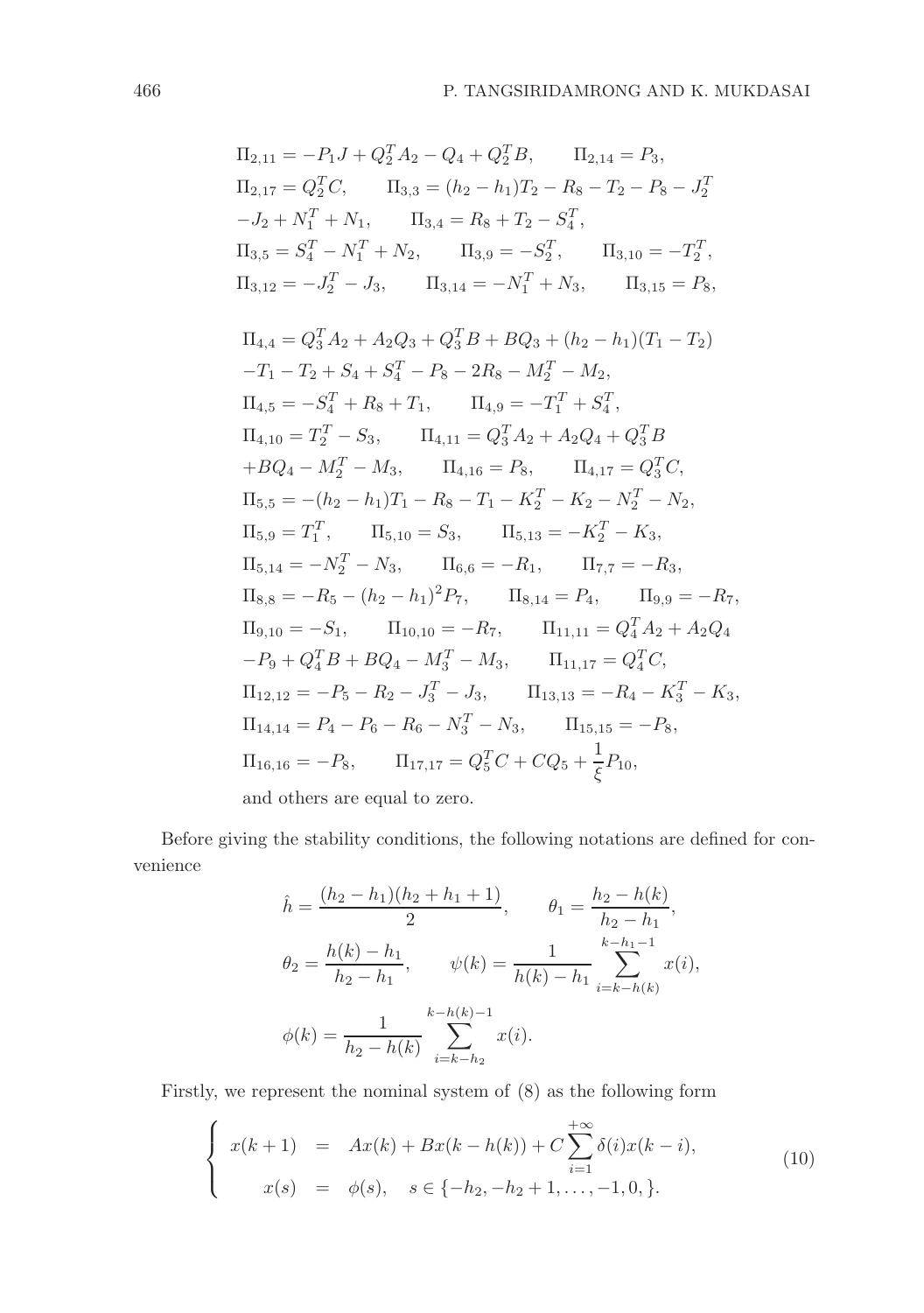Theorem 3. *The system* (10) *is asymptotically stable, if there exist positive definite symmetric matrices*  $P_i, Q_j, R_k, i = 1, 2, ..., 10, j = 1, 2, ..., 5, k = 1, 2, ..., 8$  and any appropriate dimensional matrices  $J, T_1, T_2, S_l, J_m, K_m, M_m, N_m, l = 1, 2, \ldots, 4$ , m = 1, 2, 3 *satisfying the following LMIs*

$$
\Pi \quad < \quad 0,\tag{11}
$$

$$
\begin{bmatrix} S_1 & S_2 \\ S_3 & S_4 \end{bmatrix} \quad \geq \quad 0. \tag{12}
$$

**Proof.** Under the conditions of the theorem, we first show the asymptotic stability of the system (10). In order to improve the bound of the discrete delay  $h(k)$ , let us decompose the constant matrix A as

$$
A = A_1 + A_2,\tag{13}
$$

where  $A_1, A_2 \in \mathbb{R}^{n \times n}$  are real constant matrices. From model transformation method, we rewrite the system (10) in the following descriptor system

$$
x(k+1) = x(k) + y(k),
$$
\n(14)

$$
y(k) = (A_1 - I)x(k) + (A_2 + B)x(k - h(k))
$$
\n(15)

$$
+A_2 \sum_{i=k-h(k)}^{k-1} y(i) + C \sum_{i=1}^{+\infty} \delta(i)x(k-i).
$$
 (16)

By utilizing the following zero equation, we have

$$
0 = J\left[x(k) - x(k - h(k)) - \sum_{i=k-h(k)}^{k-1} y(i)\right],
$$
\n
$$
0 = x^{T}(k - h(k))T_{1}x(k - h(k)) - x^{T}(k - h_{2})T_{1}x(k - h_{2})
$$
\n
$$
- \sum_{i=k-h_{2}}^{k-h_{2}} y^{T}(i)T_{1}(y(i) + 2x(i)),
$$
\n(18)

$$
0 = x^{T} (k - h_{1}) T_{2} x (k - h_{1}) - x^{T} (k - h(k)) T_{2} x (k - h(k))
$$
  

$$
- \sum_{i=k-h(k)}^{k-h_{1}-1} y^{T} (i) T_{2} (y(i) + 2x(i)),
$$
 (19)

where  $J, T_1, T_2 \in \mathbb{R}^{n \times n}$  will be chosen to guarantee the asymptotic stability of the system (10).

Construct the following Lyapunov-Krasovskii functional as

$$
V(k) = \sum_{i=1}^{6} V_i(k), \qquad (20)
$$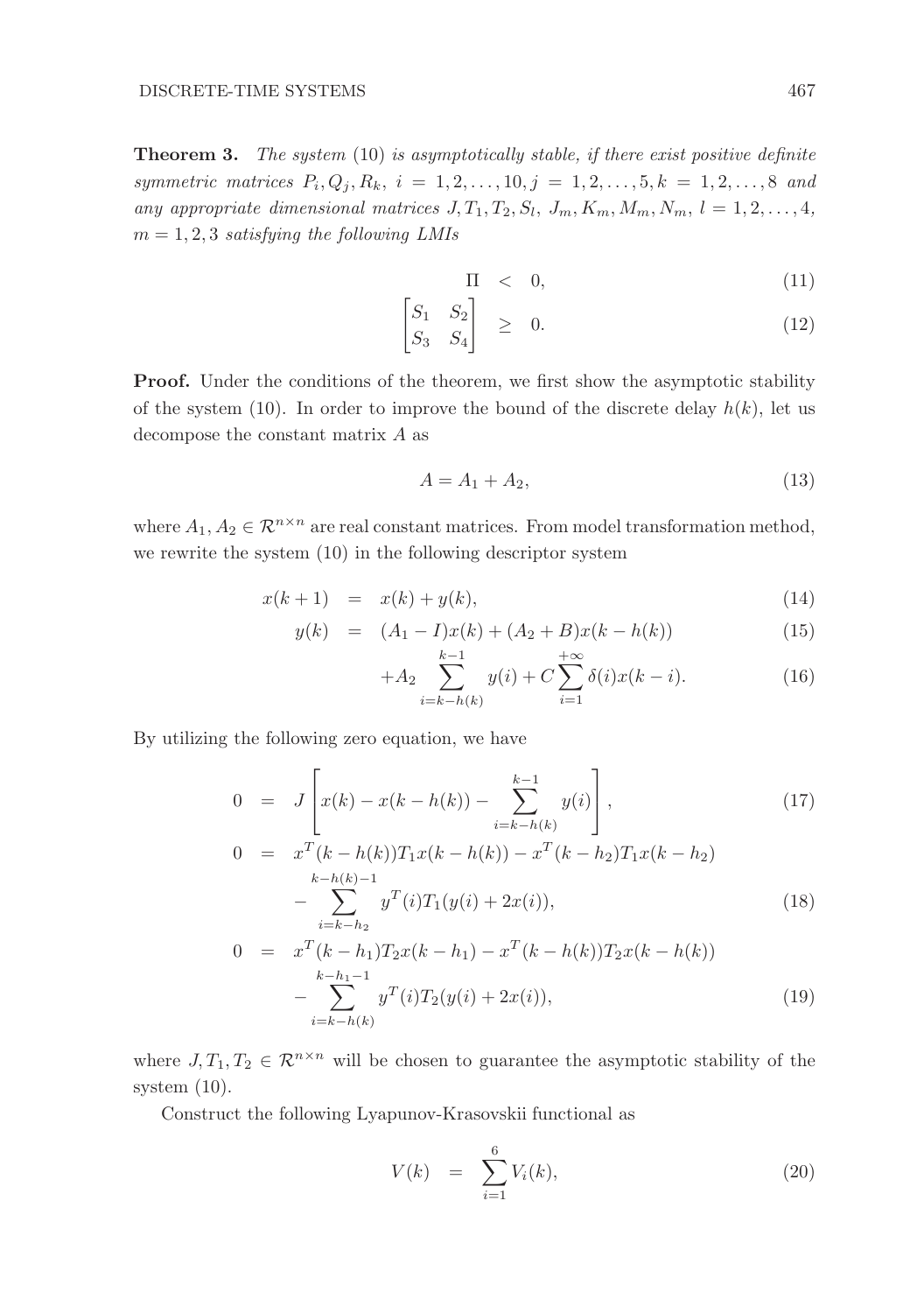where

$$
V_{1}(k) = x^{T}(k)P_{1}x(k),
$$
  
\n
$$
V_{2}(k) = \begin{bmatrix} x(k) \\ k-h_{1}-1 \\ \frac{k-h_{1}-1}{2}x(i) \end{bmatrix}^{T} \begin{bmatrix} P_{2} & P_{3} \\ * & P_{4} \end{bmatrix} \begin{bmatrix} x(k) \\ k-h_{1}-1 \\ \frac{k-h_{1}-1}{2}x(i) \end{bmatrix},
$$
  
\n
$$
V_{3}(k) = h_{1} \sum_{i=-h_{1}+1}^{0} \sum_{j=k+i-1}^{k-1} y^{T}(j)P_{5}x(j)
$$
  
\n
$$
+ (h_{2}-h_{1}) \sum_{i=-h_{2}+1}^{h_{1}} \sum_{j=k+i-1}^{k-1} y^{T}(j)P_{6}y(j)
$$
  
\n
$$
+ h_{2} \sum_{i=-h_{1}(k)+1}^{0} \sum_{j=k+i-1}^{k-1} y^{T}(j)P_{9}x(j),
$$
  
\n
$$
V_{4}(k) = h_{1} \sum_{i=-h_{1}}^{h_{1}} \sum_{j=k+i}^{k-1} \begin{bmatrix} x(j) \\ y(j) \end{bmatrix}^{T} \begin{bmatrix} R_{1} & 0 \\ 0 & R_{2} \end{bmatrix} \begin{bmatrix} x(j) \\ y(j) \end{bmatrix}
$$
  
\n
$$
+ h_{2} \sum_{i=-h_{2}}^{h_{2}} \sum_{j=k+i}^{k-1} \begin{bmatrix} x(j) \\ y(j) \end{bmatrix}^{T} \begin{bmatrix} R_{3} & 0 \\ 0 & R_{4} \end{bmatrix} \begin{bmatrix} x(j) \\ y(j) \end{bmatrix}
$$
  
\n
$$
+ (h_{2}-h_{1}) \sum_{i=-h_{2}}^{h_{1}-1} \sum_{j=k+i}^{k-1} \begin{bmatrix} x(j) \\ y(j) \end{bmatrix}^{T} \begin{bmatrix} R_{5} & 0 \\ 0 & R_{6} \end{bmatrix} \begin{bmatrix} x(j) \\ y(j) \end{bmatrix}
$$
  
\n
$$
+ (h_{2}-h_{1}) \sum_{i=-h_{2}}^{h_{1}-1} \sum_{j=k+i}^{k-1} \begin{bmatrix} x(j) \\ y(j) \end{bmatrix}^{T} \begin{bmatrix} R_{7} &
$$

$$
V_6(k) = \sum_{i=1}^{+\infty} \delta(i) \sum_{j=k-i}^{k-1} x^T(j) P_{10} x(j).
$$

Evaluating the forward difference of  $V(k)$ , it is defined as

$$
\Delta V(k) = \sum_{i=1}^{6} \Delta V_i(k). \tag{21}
$$

Let us define for  $i = 1, 2, \ldots, 6$ ,

$$
\Delta V_i(k) = V_i(k+1) - V_i(k).
$$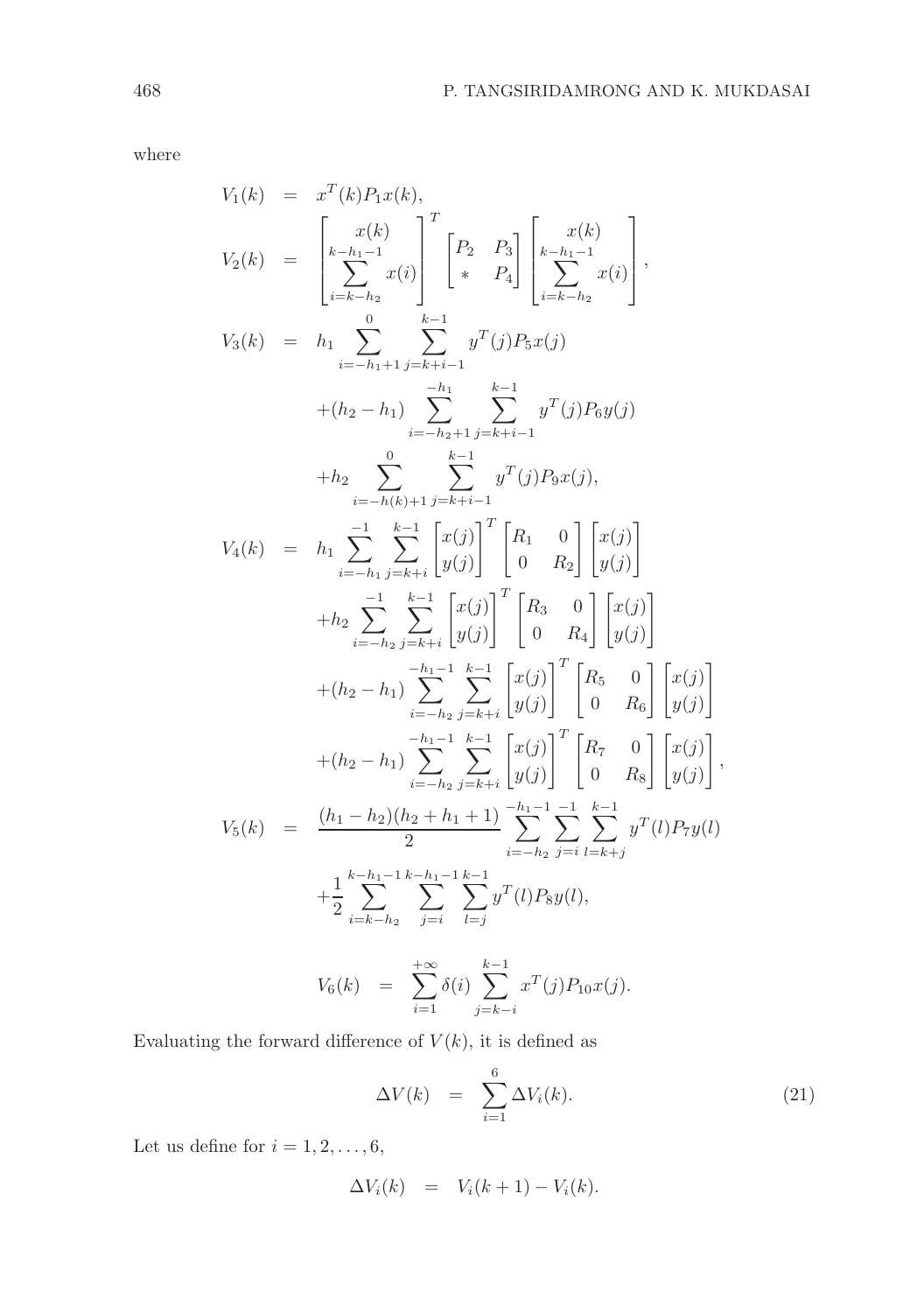We get the forward difference of  $V_1(k)$  and  $V_2(k)$  as

$$
\Delta V_1(k) = [x(k) + y(k)]^T P_1 [x(k) + y(k) + Jx(k)]
$$
  
\n
$$
-Jx(k - h(k)) - J \sum_{i=k-h(k)}^{k-1} y(i)
$$
  
\n
$$
+ \left[ Jx(k) - Jx(k - h(k)) - J \sum_{i=k-h(k)}^{k-1} y(i) \right]^T P_1
$$
  
\n
$$
\times [x(k) + y(k)]
$$
  
\n
$$
+ [2x^T(k)Q_1^T + 2y^T(k)Q_2^T + 2x^T(k - h(k))Q_3^T
$$
  
\n
$$
+ 2 \sum_{i=k-h(k)}^{k-1} y^T(i)Q_4^T + 2 \left( \sum_{i=1}^{\infty} \delta(i)x(k - i) \right)^T Q_5^T
$$
  
\n
$$
\times [-y(k) + (A_1 - I)x(k) + (A_2 + B)x(k - h(k))]
$$
  
\n
$$
+ A_2 \sum_{i=k-h(k)}^{k-1} y(i) + C \sum_{i=1}^{\infty} \delta(i)x(k - i)
$$
  
\n
$$
-x^T(k)P_1x(k),
$$
  
\n
$$
\Delta V_2(k) = \begin{bmatrix} x(k) \\ y(k) \\ \sum_{i=k-h_1-1}^{k-h_1-1} x(i) \\ \sum_{i=k-h_2-1}^{k-h_1-1} y(i) \end{bmatrix} \begin{bmatrix} 0 & P_2 & 0 & P_3 \\ P_2 & P_2 & P_3 & P_3 \\ 0 & P_3^T & 0 & P_4 \\ P_5^T & P_4^T & P_4 & P_4 \end{bmatrix} \begin{bmatrix} x(k) \\ y(k) \\ \sum_{i=k-h_2-1}^{k-h_1-1} x(i) \\ \sum_{i=k-h_2-1}^{k-h_1-1} y(i) \end{bmatrix}.
$$
 (23)

Based on Lemma 3, the forward difference of  $V_3(k)$  is calculated as

$$
\Delta V_3(k) = h_1^2 y^T(k) P_5 y(k) - h_1 \sum_{i=k-h_1}^{k-1} y^T(i) P_5 y(i)
$$
  
+  $(h_2 - h_1)^2 y^T(k) P_6 y(k)$   

$$
h_2 - h_1 \sum_{i=k-h_2}^{k-h_1-1} y^T(i) P_6 y(i)
$$
  
+  $h_2 h(k) y^T(k) P_9 y(k) - h_2 \sum_{i=k-h(k)}^{k-1} y^T(i) P_9 y(i)$   

$$
\leq y^T(k) [h_1^2 P_5 + (h_2 - h_1)^2 P_6 + h_2^2 P_9] y(k)
$$
  
-  $\left(\sum_{i=k-h_1}^{k-1} y(i)\right)^T P_5 \left(\sum_{i=k-h_1}^{k-1} y(i)\right)$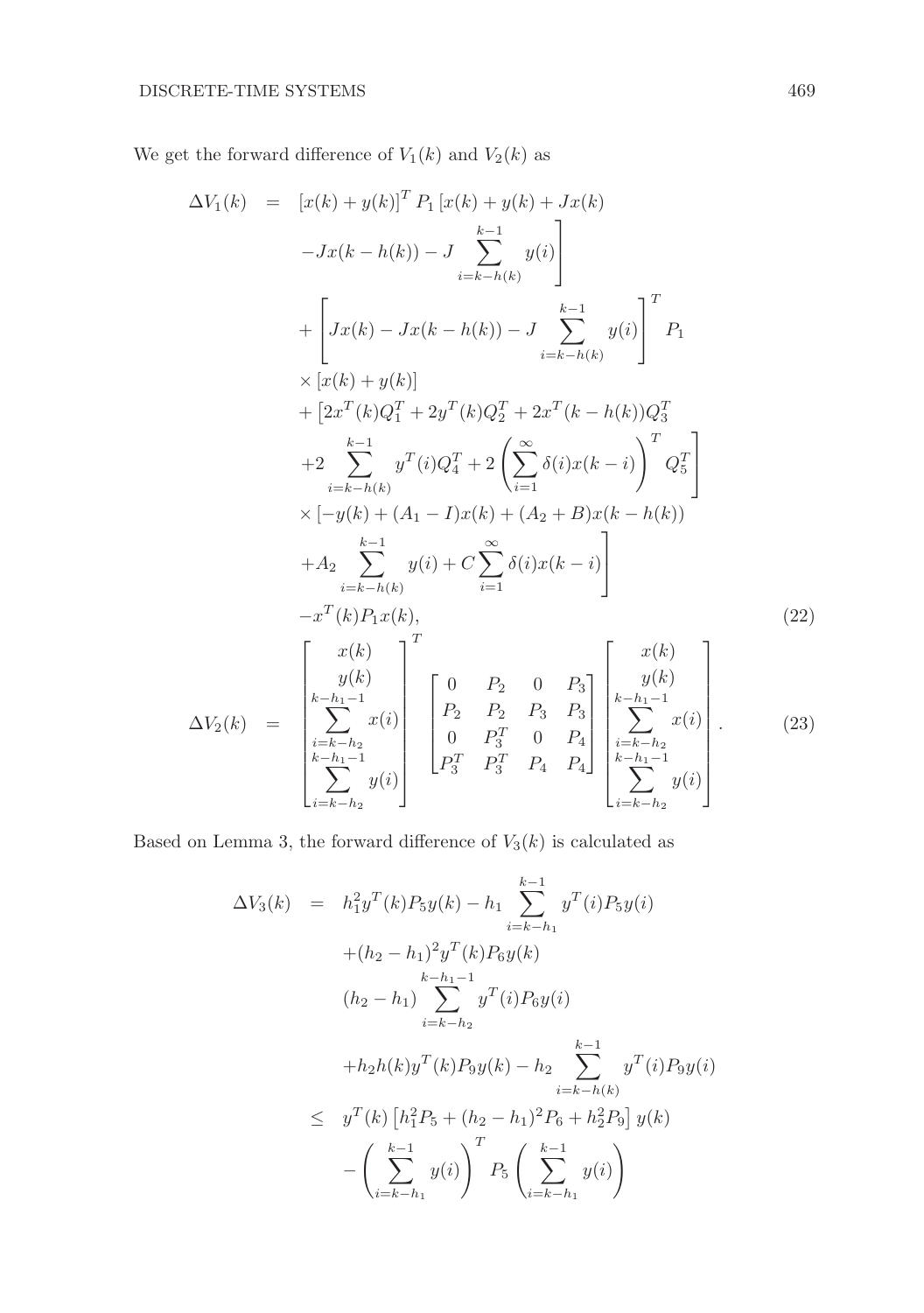$$
-\left(\sum_{i=k-h_2}^{k-h_1-1} y(i)\right)^T P_6 \left(\sum_{i=k-h_2}^{k-h_1-1} y(i)\right)
$$

$$
-\left(\sum_{i=k-h(k)}^{k-1} y(i)\right)^T P_9 \left(\sum_{i=k-h(k)}^{k-1} y(i)\right).
$$
(24)

We estimate the forward difference of  $V_4(k)$  by using Lemma 2, Lemma 3 and zero equations (18)-(19)

$$
\Delta V_4(k) = h_1^2 \begin{bmatrix} x(k) \\ y(k) \end{bmatrix}^T \begin{bmatrix} R_1 & 0 \\ 0 & R_2 \end{bmatrix} \begin{bmatrix} x(k) \\ y(k) \end{bmatrix}
$$

$$
-h_1 \sum_{i=k-h_1}^{k-1} \begin{bmatrix} x(i) \\ y(i) \end{bmatrix}^T \begin{bmatrix} R_1 & 0 \\ 0 & R_2 \end{bmatrix} \begin{bmatrix} x(i) \\ y(i) \end{bmatrix}
$$

$$
+h_2^2 \begin{bmatrix} x(k) \\ y(k) \end{bmatrix}^T \begin{bmatrix} R_3 & 0 \\ 0 & R_4 \end{bmatrix} \begin{bmatrix} x(k) \\ y(k) \end{bmatrix}
$$

$$
-h_2 \sum_{i=k-h_2}^{k-1} \begin{bmatrix} x(i) \\ y(i) \end{bmatrix}^T \begin{bmatrix} R_3 & 0 \\ 0 & R_4 \end{bmatrix} \begin{bmatrix} x(i) \\ y(i) \end{bmatrix}
$$

$$
+ (h_2 - h_1)^2 \begin{bmatrix} x(k) \\ y(k) \end{bmatrix}^T \begin{bmatrix} R_5 & 0 \\ 0 & R_6 \end{bmatrix} \begin{bmatrix} x(k) \\ y(k) \end{bmatrix}
$$

$$
-(h_{2} - h_{1}) \sum_{i=k-h_{2}}^{k-h_{1}-1} \begin{bmatrix} x(i) \\ y(i) \end{bmatrix}^{T} \begin{bmatrix} R_{5} & 0 \\ 0 & R_{6} \end{bmatrix} \begin{bmatrix} x(i) \\ y(i) \end{bmatrix}
$$
  
+  $(h_{2} - h_{1})^{2} \begin{bmatrix} x(k) \\ y(k) \end{bmatrix}^{T} \begin{bmatrix} R_{7} & 0 \\ 0 & R_{8} \end{bmatrix} \begin{bmatrix} x(k) \\ y(k) \end{bmatrix}$   
-  $(h_{2} - h_{1}) \sum_{i=k-h_{2}}^{k-h_{k}-1} \begin{bmatrix} x(i) \\ y(i) \end{bmatrix}^{T} \begin{bmatrix} R_{7} & 0 \\ 0 & R_{8} \end{bmatrix} \begin{bmatrix} x(i) \\ y(i) \end{bmatrix}$   
-  $(h_{2} - h_{1}) \sum_{i=k-h(k)}^{k-h_{1}-1} \begin{bmatrix} x(i) \\ y(i) \end{bmatrix}^{T} \begin{bmatrix} R_{7} & 0 \\ 0 & R_{8} \end{bmatrix} \begin{bmatrix} x(i) \\ y(i) \end{bmatrix}$   
+  $(h_{2} - h_{1}) \begin{bmatrix} x^{T}(k-h(k))T_{1}x(k-h(k)) \\ x^{K-h(k)-1} \\ x^{K-h(k)-1} \end{bmatrix}$   
+  $2x(i) + x^{T}(k - h_{1})T_{2}x(k - h_{1})$   
-  $x^{T}(k - h(k))T_{2}x(k - h(k))$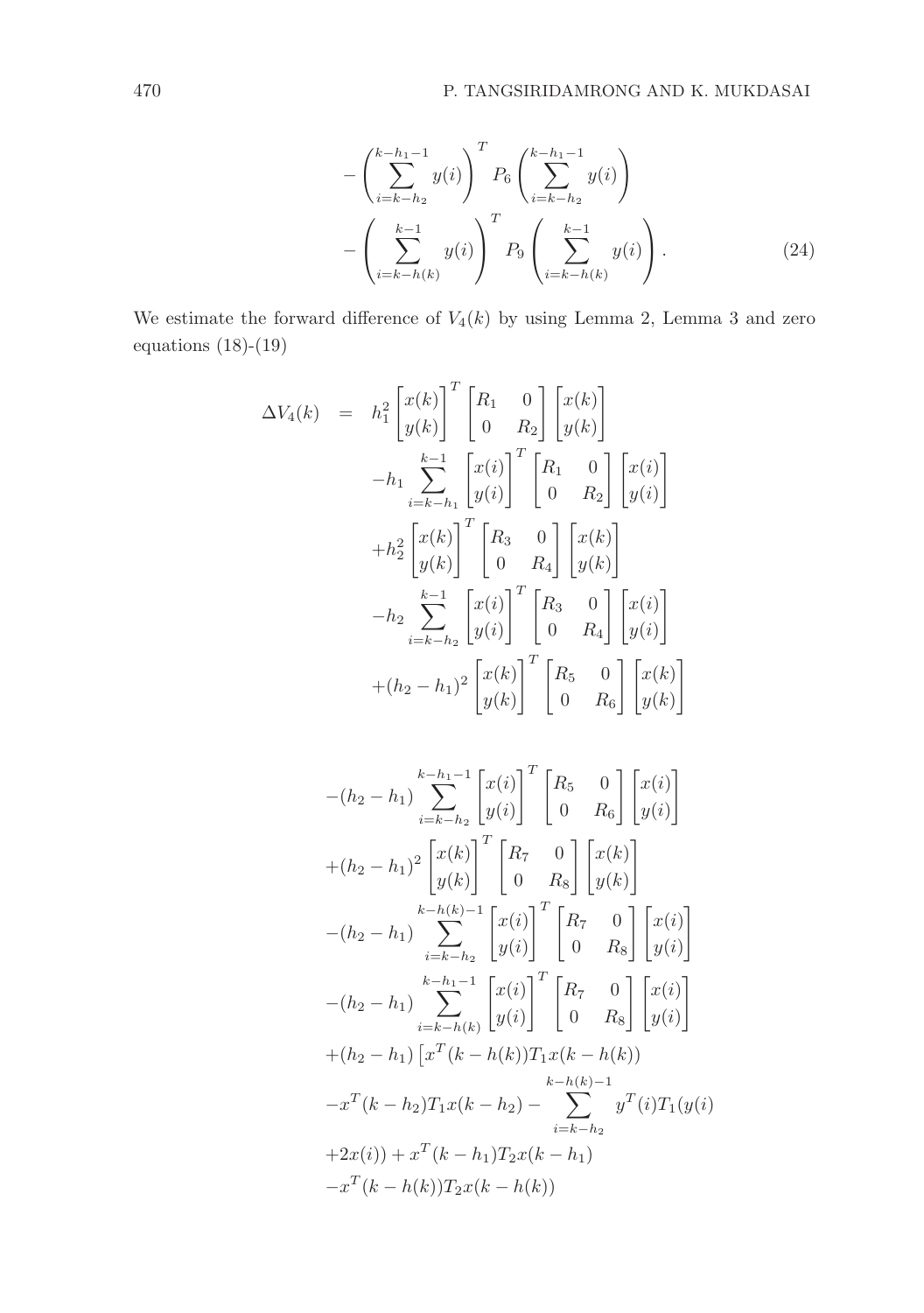$$
-\sum_{i=k-h(k)}^{k-h_1-1} y^T(i)T_2(y(i) + 2x(i)) \Bigg],
$$
  
\n
$$
\Delta V_4(k) \leq h_1^2 \begin{bmatrix} x(k) \\ y(k) \end{bmatrix}^T \begin{bmatrix} R_1 & 0 \\ 0 & R_2 \end{bmatrix} \begin{bmatrix} x(k) \\ y(k) \end{bmatrix} + h_2^2 \begin{bmatrix} x(k) \\ y(k) \end{bmatrix}^T \begin{bmatrix} R_3 & 0 \\ 0 & R_4 \end{bmatrix} \begin{bmatrix} x(k) \\ y(k) \end{bmatrix} + (h_2 - h_1)^2 \begin{bmatrix} x(k) \\ y(k) \end{bmatrix}^T \begin{bmatrix} R_3 & 0 \\ 0 & R_4 \end{bmatrix} \begin{bmatrix} x(k) \\ y(k) \end{bmatrix} - \sum_{i=k-h_1}^{k-1} \begin{bmatrix} x(i) \\ y(i) \end{bmatrix}^T \begin{bmatrix} R_1 & 0 \\ 0 & R_2 \end{bmatrix} \sum_{i=k-h_2}^{k-1} \begin{bmatrix} x(i) \\ y(i) \end{bmatrix}^T - \sum_{i=k-h_2}^{k-1} \begin{bmatrix} x(i) \\ y(i) \end{bmatrix}^T \begin{bmatrix} R_3 & 0 \\ 0 & R_4 \end{bmatrix} \sum_{i=k-h_2}^{k-1} \begin{bmatrix} x(i) \\ y(i) \end{bmatrix} - \sum_{i=k-h_2}^{k-h_1-1} \begin{bmatrix} x(i) \\ y(i) \end{bmatrix}^T \begin{bmatrix} R_3 & 0 \\ 0 & R_6 \end{bmatrix} \sum_{i=k-h_2}^{k-h_1-1} \begin{bmatrix} x(i) \\ y(i) \end{bmatrix} - \left(\frac{h_2 - h_1}{h_2 - h(k)}\right) \sum_{i=k-h_2}^{k-h_1-1} \begin{bmatrix} x(i) \\ y(i) \end{bmatrix}^T \begin{bmatrix} R_7 & T_1 \\ * & R_8 + T_1 \end{bmatrix} + \sum_{i=k-h_2}^{k-h_1-1} \begin{bmatrix} x(i) \\ y(i) \end{bmatrix}^T \begin{bmatrix} R_7 & T_2 \\ * & R_8 + T_2 \end{bmatrix} + \sum_{i=k-h_1}^{k-h_1-1} \begin{bmatrix} x(i) \\ y(i) \end{b
$$

Let  $\theta_1 = \frac{h_2 - h(k)}{h}$  $\frac{h_2 - h(k)}{h_2 - h_1}$  and  $\theta_2 = \frac{h(k) - h_1}{h_2 - h_1}$  $\frac{\lambda_1 \lambda_2 - \lambda_1}{h_2 - h_1}$ . Since  $\theta_1 + \theta_2 = 1$ , by Lemma 2 there exists a matrix  $\begin{bmatrix} S_1 & S_2 \\ 0 & 0 \end{bmatrix}$  $S_3$   $S_4$ 1  $> 0$ , such that

$$
\Delta V_4(k) \leq h_1^2 \begin{bmatrix} x(k) \\ y(k) \end{bmatrix}^T \begin{bmatrix} R_1 & 0 \\ 0 & R_2 \end{bmatrix} \begin{bmatrix} x(k) \\ y(k) \end{bmatrix}
$$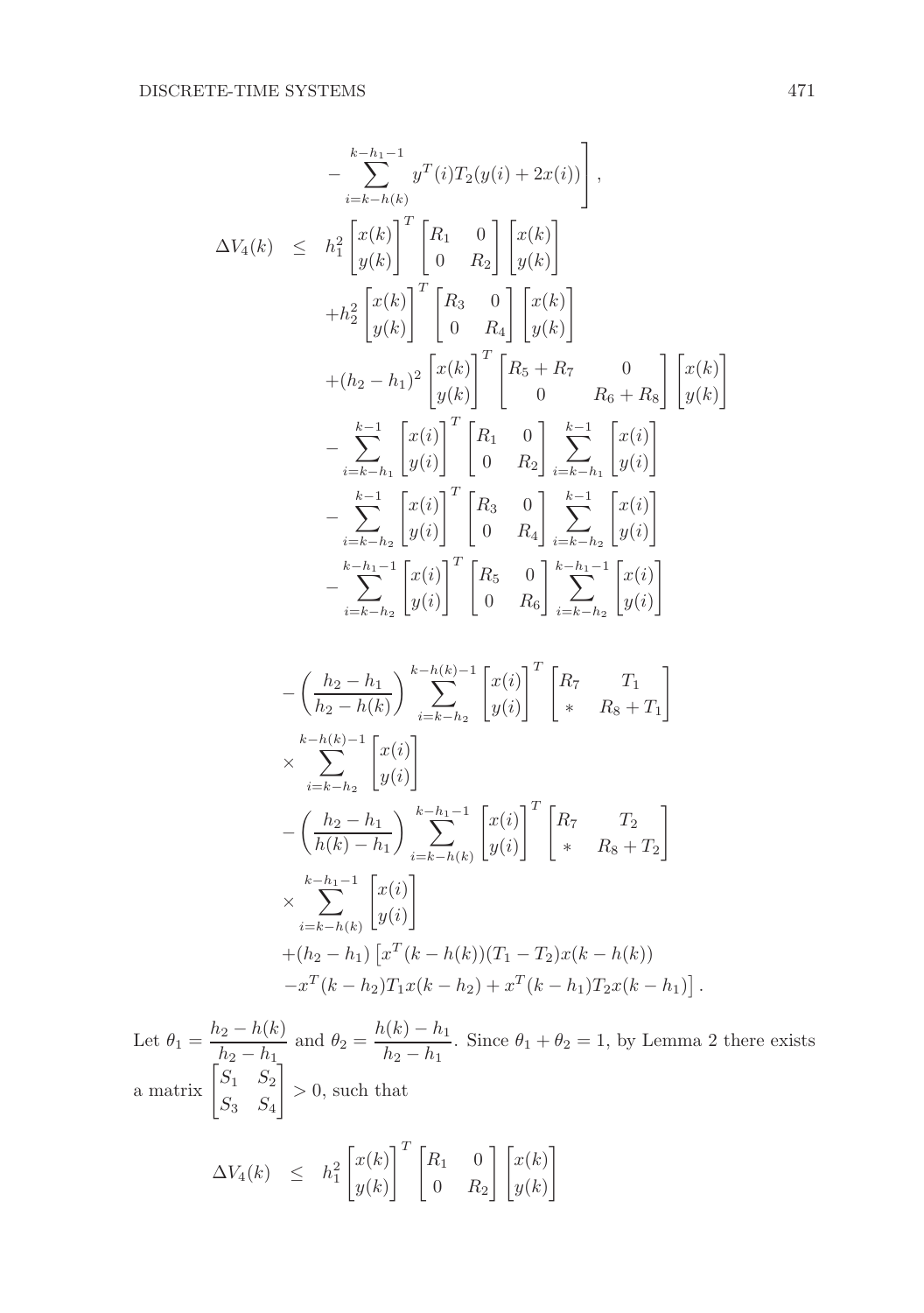$$
+h_{2}^{2}\begin{bmatrix}x(k) \ y(k)\end{bmatrix}^{T}\begin{bmatrix}R_{3} & 0 \ 0 & R_{4}\end{bmatrix}\begin{bmatrix}x(k) \ y(k)\end{bmatrix} + (h_{2} - h_{1})^{2}\begin{bmatrix}x(k) \ y(k)\end{bmatrix}^{T}\begin{bmatrix}R_{5} + R_{7} & 0 \ 0 & R_{6} + R_{8}\end{bmatrix}\begin{bmatrix}x(k) \ y(k)\end{bmatrix} - \sum_{i=k-h_{1}}^{k-1}\begin{bmatrix}x(i) \ y(i)\end{bmatrix}^{T}\begin{bmatrix}R_{1} & 0 \ 0 & R_{2}\end{bmatrix}\begin{bmatrix}k-1 \ 2 \ k-k-h_{1}}^{k-1}\begin{bmatrix}x(i) \ y(i)\end{bmatrix}^{T} - \sum_{i=k-h_{1}}^{k-1}\begin{bmatrix}x(i) \ y(i)\end{bmatrix}^{T}\begin{bmatrix}R_{3} & 0 \ 0 & R_{4}\end{bmatrix}\begin{bmatrix}k-1 \ k-k-h_{2}\end{bmatrix}\begin{bmatrix}x(i) \ y(i)\end{bmatrix}^{T} - \sum_{i=k-h_{2}}^{k-h_{1}-1}\begin{bmatrix}x(i) \ y(i)\end{bmatrix}^{T}\begin{bmatrix}R_{5} & 0 \ 0 & R_{6}\end{bmatrix}\begin{bmatrix}k-1 \ k-k-h_{2}\end{bmatrix}\begin{bmatrix}x(i) \ y(i)\end{bmatrix} + (h_{2} - h_{1})\begin{bmatrix}x(k-1)(k) \end{bmatrix}^{T}\begin{bmatrix}R_{5} & 0 \ 0 & R_{6}\end{bmatrix}\begin{bmatrix}k-1 \ k-k-h_{2}\end{bmatrix}\begin{bmatrix}x(i) \ y(i)\end{bmatrix} + (h_{2} - h_{1})\begin{bmatrix}x(k-1)(k) \end{bmatrix}\begin{bmatrix}x(k-1) \end{bmatrix}^{T}\begin{bmatrix}R_{6} & 0 \ R_{6}\end{bmatrix}\begin{bmatrix}k-1 \ k-k-h_{2}\end{bmatrix}\begin{bmatrix}x(i) \ y(i)\end{bmatrix}^{T}\begin{bmatrix}R_{7} & T_{1} & S_{1} & S_{2} \ * & R_{8} + T_{1} & S_{3} & S_{4} \ k-h_{1}-1 & K_{2} & K_{3} + T_{1} & S_{3} & S_{4} \ k-k-h_{2}-1 & K_{4} & K_{
$$

Since  $\sum$  $i=k-h_2$  $y(i) = x(k-h(k)) - x(k-h_2)$  and  $\sum$  $i=k-h(k)$  $y(i) = x(k-h_1) - x(k-h(k)),$ 

we have

$$
\Delta V_4(k) \leq h_1^2 \begin{bmatrix} x(k) \\ y(k) \end{bmatrix}^T \begin{bmatrix} R_1 & 0 \\ 0 & R_2 \end{bmatrix} \begin{bmatrix} x(k) \\ y(k) \end{bmatrix} + h_2^2 \begin{bmatrix} x(k) \\ y(k) \end{bmatrix}^T \begin{bmatrix} R_3 & 0 \\ 0 & R_4 \end{bmatrix} \begin{bmatrix} x(k) \\ y(k) \end{bmatrix} + (h_2 - h_1)^2 \begin{bmatrix} x(k) \\ y(k) \end{bmatrix}^T \begin{bmatrix} R_5 + R_7 & 0 \\ 0 & R_6 + R_8 \end{bmatrix} \begin{bmatrix} x(k) \\ y(k) \end{bmatrix} - \sum_{i=k-h_1}^{k-1} \begin{bmatrix} x(i) \\ y(i) \end{bmatrix}^T \begin{bmatrix} R_1 & 0 \\ 0 & R_2 \end{bmatrix} \sum_{i=k-h_1}^{k-1} \begin{bmatrix} x(i) \\ y(i) \end{bmatrix}
$$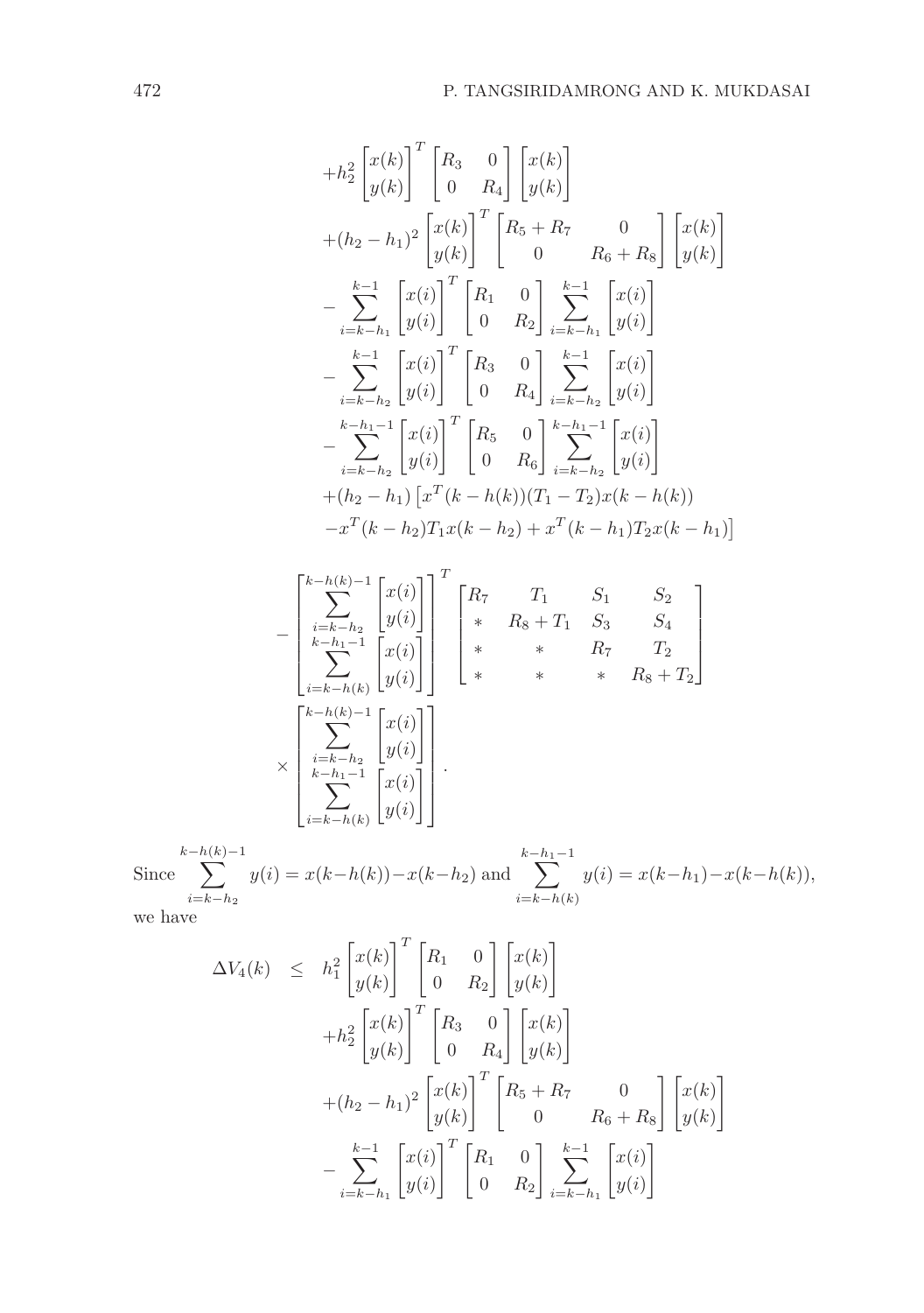$$
-\sum_{i=k-h_2}^{k-1} \begin{bmatrix} x(i) \\ y(i) \end{bmatrix}^T \begin{bmatrix} R_3 & 0 \\ 0 & R_4 \end{bmatrix} \sum_{i=k-h_2}^{k-1} \begin{bmatrix} x(i) \\ y(i) \end{bmatrix} - \sum_{i=k-h_2}^{k-h_1-1} \begin{bmatrix} x(i) \\ y(i) \end{bmatrix}^T \begin{bmatrix} R_5 & 0 \\ 0 & R_6 \end{bmatrix} \sum_{i=k-h_2}^{k-h_1-1} \begin{bmatrix} x(i) \\ y(i) \end{bmatrix} + (h_2 - h_1) \begin{bmatrix} x^T(k-h(k))(T_1 - T_2)x(k-h(k)) \\ -x^T(k-h_2)T_1x(k-h_2) + x^T(k-h_1)T_2x(k-h_1) \end{bmatrix}
$$

$$
\begin{bmatrix}\nx(k-h_1) \\
x(k-h(k)) \\
x(k-h_2) \\
\vdots \\
k-h_1-1 \\
\vdots \\
k-h(k)\n\end{bmatrix}^T
$$
\n
$$
-\begin{bmatrix}\nx(k-h_2) \\
k-h_1-1 \\
\vdots \\
k-h_{n-1}\n\end{bmatrix}
$$
\n
$$
x(i)
$$
\n
$$
\times \begin{bmatrix}\nR_8 + T_2 & -R_8 - T_2 + S_4^T & -S_4^T & S_2^T & T_2^T \\
\vdots & \ddots & 2R_8 + T_1 + T_2 - 2S_4 & S_4^T - R_8 - T_1 & T_1^T - S_2^T & -T_2^T + S_3 \\
\vdots & \ddots & \ddots & \ddots & R_8 + T_1 & -T_1^T & -S_3 \\
\vdots & \ddots & \ddots & \ddots & \ddots & \ddots & \vdots \\
\vdots & \ddots & \ddots & \ddots & \ddots & \ddots & \vdots \\
x(k-h_1) \\
x(k-h_2) \\
\vdots \\
x(k-h_2) \\
k-h_1-1 \\
\vdots \\
k-h_1-1\n\end{bmatrix}
$$
\n
$$
\times \begin{bmatrix}\nx(k-h_1) \\
x(k-h_2) \\
\vdots \\
k-h_1-1 \\
k-h_1-1 \\
\vdots \\
k-h_k\n\end{bmatrix}.
$$
\n(25)

For  $\hat{h} = \frac{(h_2 - h_1)(h_2 + h_1 + 1)}{2}$  $\frac{k_2 + k_1 + 1}{2}$ , we have the forward difference of  $V_5(k)$  as

$$
\Delta V_5(k) = \hat{h} \sum_{i=-h_2}^{-h_1-1} \sum_{j=i}^{-1} \left[ y^T(k) P_7 y(k) - y^T(k+j) P_7 y(k+j) \right]
$$
  
+ 
$$
\frac{1}{2} \sum_{i=k-h_2}^{k-h_1-1} \sum_{j=i}^{k-h_1-1} \left[ y^T(k) P_8 y(k) - y^T(j) P_8 y(j) \right]
$$
  
= 
$$
\hat{h}^2 y^T(k) P_7 y(k) - \hat{h} \sum_{i=-h_2}^{-h_1-1} \sum_{j=k+i}^{k-1} y^T(j) P_7 y(j)
$$
  
+ 
$$
\frac{(h_2 - h_1)^2}{4} y^T(k) P_8 y(k)
$$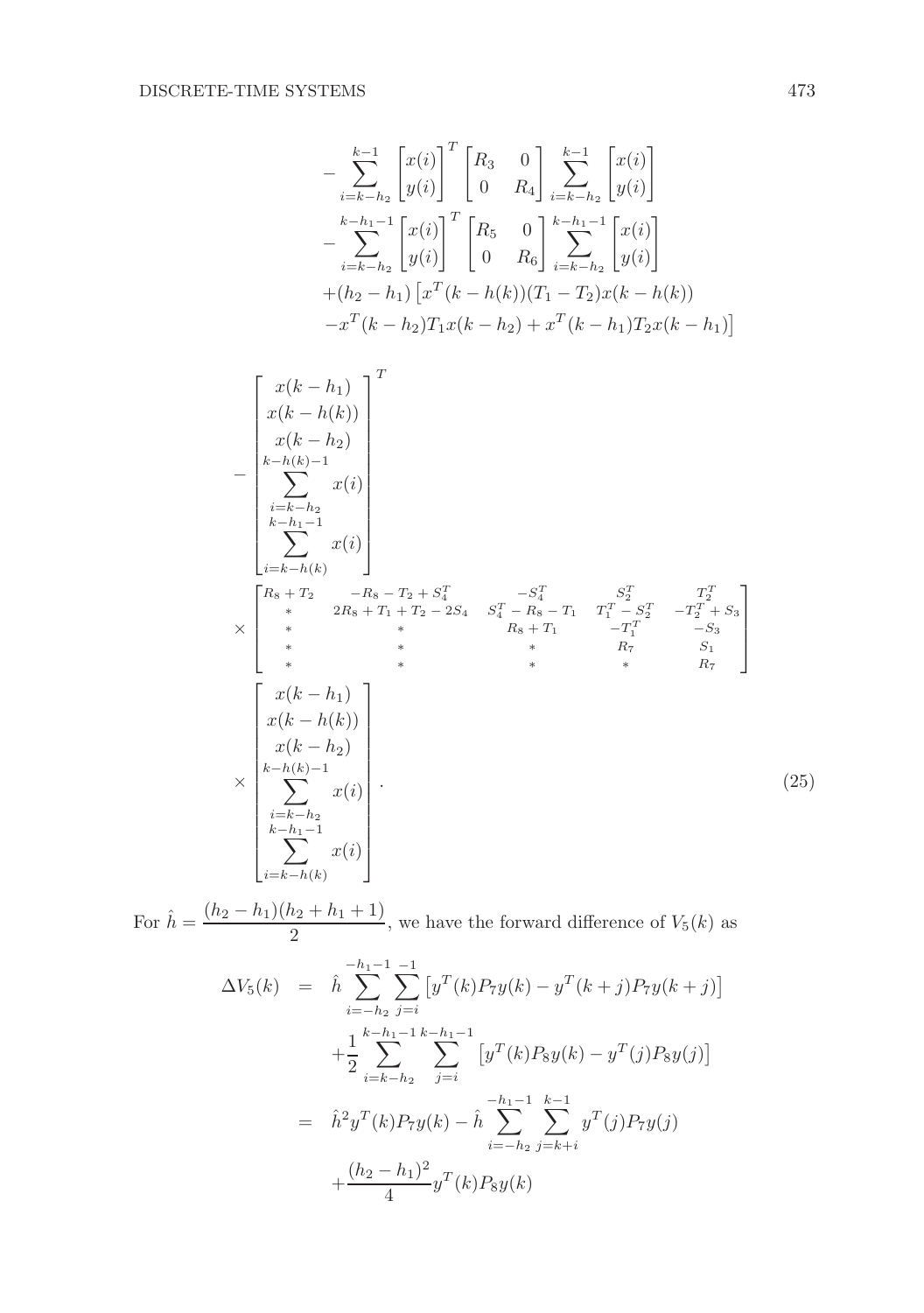$$
-\frac{1}{2} \sum_{i=k-h_2}^{k-h_1-1} \sum_{j=i}^{k-h_1-1} y^T(j) P_{8} y(j)
$$
  
\n
$$
\leq \hat{h}^2 y^T(k) P_{7} y(k) - \left[ \sum_{i=-h_2}^{-h_1-1} \sum_{j=k+i}^{k-1} y(j) \right]^T P_{7}
$$
  
\n
$$
\times \left[ \sum_{i=-h_2}^{-h_1-1} \sum_{j=k+i}^{k-1} y(j) \right]
$$
  
\n
$$
+ \frac{(h_2 - h_1)^2}{4} y^T(k) P_{8} y(k)
$$
  
\n
$$
- \frac{1}{2} \sum_{i=k-h_2}^{k-h_1-1} \sum_{j=i}^{k-h_1-1} y^T(j) P_{8} y(j)
$$
  
\n
$$
= \hat{h}^2 y^T(k) P_{7} y(k)
$$
  
\n
$$
- \left[ (h_2 - h_1) x(k) - \sum_{i=k-h_2}^{k-h_1-1} x(i) \right]^T P_{7}
$$
  
\n
$$
\times \left[ (h_2 - h_1) x(k) - \sum_{i=k-h_2}^{k-h_1-1} x(i) \right]
$$
  
\n
$$
+ \frac{(h_2 - h_1)^2}{4} y^T(k) P_{8} y(k)
$$
  
\n
$$
- \frac{1}{2} \sum_{i=k-h_2}^{k-h_1-1} \sum_{j=i}^{k-h_1-1} y^T(j) P_{8} y(j).
$$
 (26)

Based on Lemma 3, we derive the last term in (26) satisfying

$$
-\frac{1}{2} \sum_{i=k-h_2}^{k-h_1-1} \sum_{j=i}^{k-h_1-1} y^T(j) P_8 y(j)
$$
  
= 
$$
-\frac{1}{2} \sum_{i=k-h_2}^{k-h(k)-1} \sum_{j=i}^{k-h_1-1} y^T(j) P_8 y(j)
$$
  

$$
-\frac{1}{2} \sum_{i=k-h_2}^{k-h(k)-1} \sum_{j=i}^{k-h_1-1} y^T(j) P_8 y(j)
$$
  

$$
-\frac{1}{2} \sum_{i=k-h(k)}^{k-h_1-1} \sum_{j=i}^{k-h_1-1} y^T(j) P_8 y(j)
$$

$$
\leq -\left[\sum_{i=k-h_2}^{k-h(k)-1}\sum_{j=i}^{k-h(k)-1}y(j)\right]^T\frac{1}{(h_2-h(k))^2}P_8
$$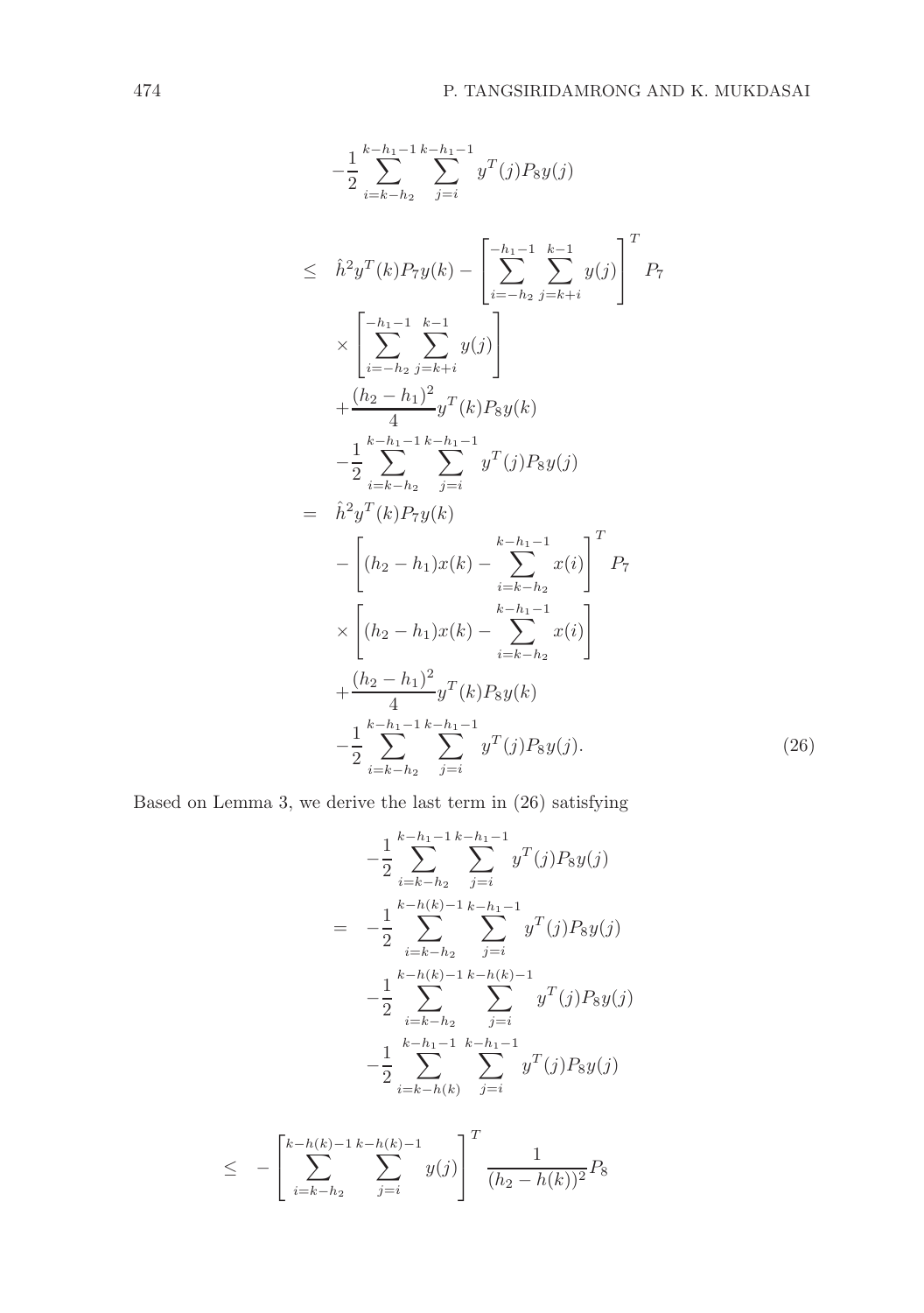$$
\times \left[ \sum_{i=k-h_2}^{k-h(k)-1} \sum_{j=i}^{k-h_2-1} y(j) \right] \n- \left[ \sum_{i=k-h_2}^{k-h_2-1} \sum_{j=i}^{k-h_2-1} y(j) \right]^T \frac{1}{(h(k)-h_1)^2} P_8 \n\times \left[ \sum_{i=k-h(k)}^{k-h_2-1} \sum_{j=i}^{k-h_2-1} y(j) \right] \n= - \left[ (h_2 - h(k))x(k-h(k)) - \sum_{i=k-h_2}^{k-h(k)-1} x(i) \right]^T \frac{1}{(h_2 - h(k))^2} P_8 \n\times \left[ (h_2 - h(k))x(k-h(k)) - \sum_{i=k-h_2}^{k-h(k)-1} x(i) \right] \n- \left[ (h(k)-h_1)x(k-h_1) - \sum_{i=k-h(k)}^{k-h_2-1} x(i) \right]^T \frac{1}{(h(k)-h_1)^2} P_8 \n\times \left[ (h(k)-h_1)x(k-h_1) - \sum_{i=k-h(k)}^{k-h_2-1} x(i) \right]^T P_8 \n\times \left[ x(k-h(k)) - \frac{1}{h_2 - h(k)} \sum_{i=k-h_2}^{k-h_2-1} x(i) \right]^T P_8 \n\times \left[ x(k-h(k)) - \frac{1}{h_2 - h(k)} \sum_{i=k-h_2}^{k-h_2-1} x(i) \right]^T P_8 \n\times \left[ x(k-h_1) - \frac{1}{h(k)-h_1} \sum_{i=k-h(k)}^{k-h_1-1} x(i) \right]^T P_8 \n\times \left[ x(k-h_1) - \frac{1}{h(k)-h_1} \sum_{i=k-h(k)}^{k-h_1-1} x(i) \right].
$$

Then, we obtain

$$
\Delta V_5(k) \leq y^T(k) \left[ \hat{h}^2 P_7 + \frac{(h_2 - h_1)^2}{4} P_8 \right] y(k)
$$

$$
- \left[ (h_2 - h_1) x(k) - \sum_{i=k-h_2}^{k-h_1-1} x(i) \right]^T P_7
$$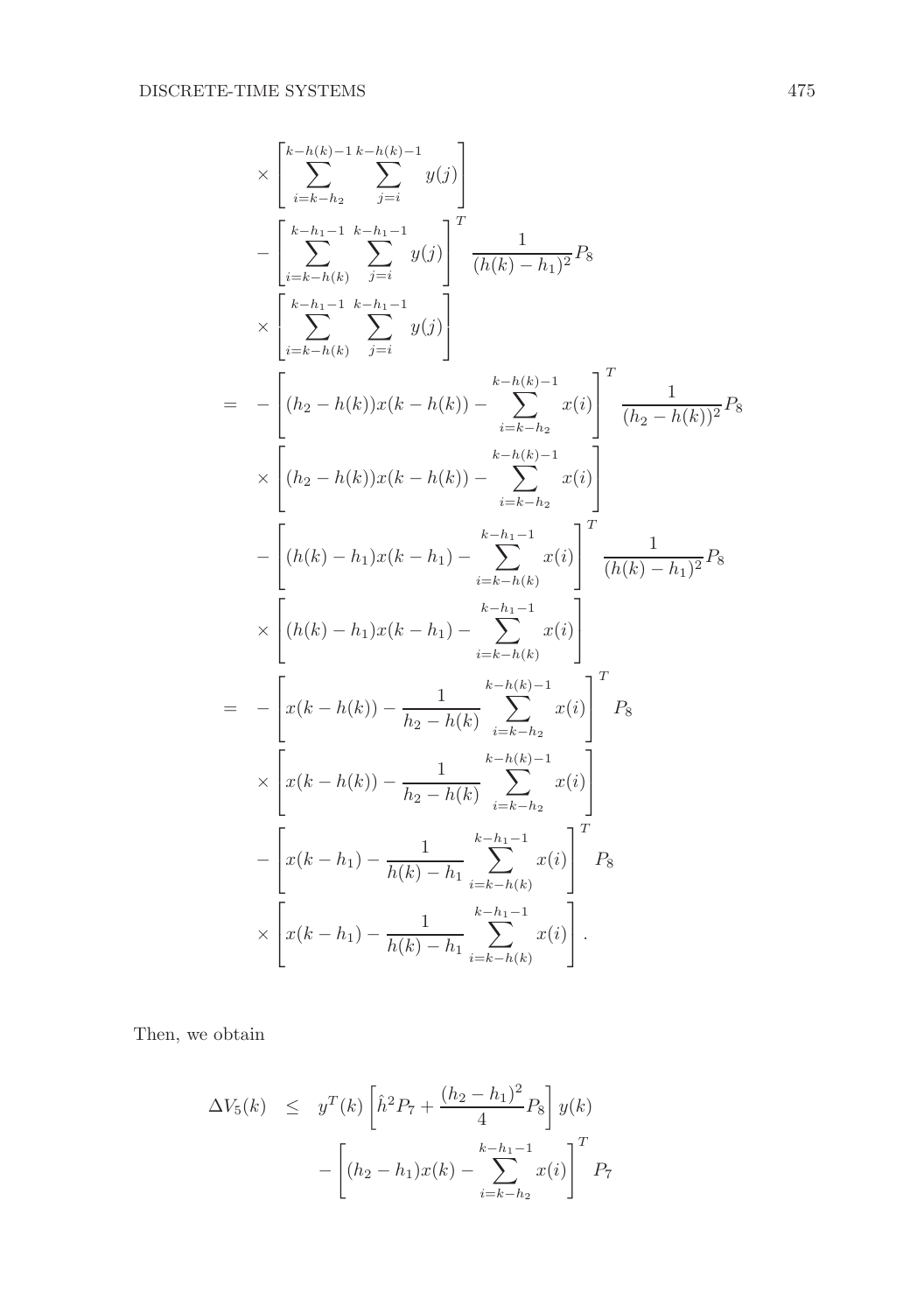$$
\times \left[ (h_2 - h_1)x(k) - \sum_{i=k-h_2}^{k-h_1-1} x(i) \right]
$$
  
 
$$
- [x(k-h_1) - \psi(k)]^T P_8 [x(k-h_1) - \psi(k)]
$$
  
 
$$
- [x(k-h(k) - \phi(k))]^T P_8 [x(k-h(k)) - \phi(k)],
$$
 (27)

where 
$$
\psi(k) = \frac{1}{h(k) - h_1} \sum_{i=k-h(k)}^{k-h_1-1} x(i), \phi(k) = \frac{1}{h_2 - h(k)} \sum_{i=k-h_2}^{k-h(k)-1} x(i).
$$

Using Lemma 3 again, the forward difference of  $V_6(k)$  is calculated as

$$
\Delta V_6(k) \leq x^T(k) \left(\xi P_{10}\right) x(k) - \left[\sum_{i=1}^{+\infty} \delta(i) x(k-i)\right]^T
$$

$$
\times \left(\frac{1}{\xi} P_{10}\right) \left[\sum_{i=1}^{+\infty} \delta(i) x(k-i)\right]. \tag{28}
$$

It is obvious that

$$
\begin{array}{rcl}\n\Upsilon & \equiv & x(k) - x(k - h_1) - \sum_{i=k-h_1}^{k-1} y(i) = 0, \\
\Phi & \equiv & x(k) - x(k - h_2) - \sum_{i=k-h_2}^{k-1} y(i) = 0, \\
\Psi & \equiv & x(k) - x(k - h(k)) - \sum_{i=k-h(k)}^{k-1} y(i) = 0, \\
\Omega & \equiv & x(k - h_1) - x(k - h_2) - \sum_{i=k-h_2}^{k-h_1-1} y(i) = 0.\n\end{array}
$$

The following equations are true for  $J_m, K_m, M_m, N_m, m = 1, 2, 3$  are any matrices with appropriate dimensions

$$
\[2x^{T}(k)J_{1}^{T} + 2x^{T}(k - h_{1})J_{2}^{T} + 2\left(\sum_{i=k-h_{1}}^{k-1} y(i)\right)^{T}J_{3}^{T}\]
$$
\n
$$
\times \Upsilon = 0,
$$
\n
$$
\[2x^{T}(k)K_{1}^{T} + 2x^{T}(k - h_{2})K_{2}^{T} + 2\left(\sum_{i=k-h_{2}}^{k-1} y(i)\right)^{T}K_{3}^{T}\]
$$
\n
$$
\times \Phi = 0,
$$
\n
$$
\[2x^{T}(k)M_{1}^{T} + 2x^{T}(k - h(k))M_{2}^{T} + 2\left(\sum_{i=k-h(k)}^{k-1} y(i)\right)^{T}M_{3}^{T}\]
$$
\n
$$
\times \Psi = 0,
$$
\n(31)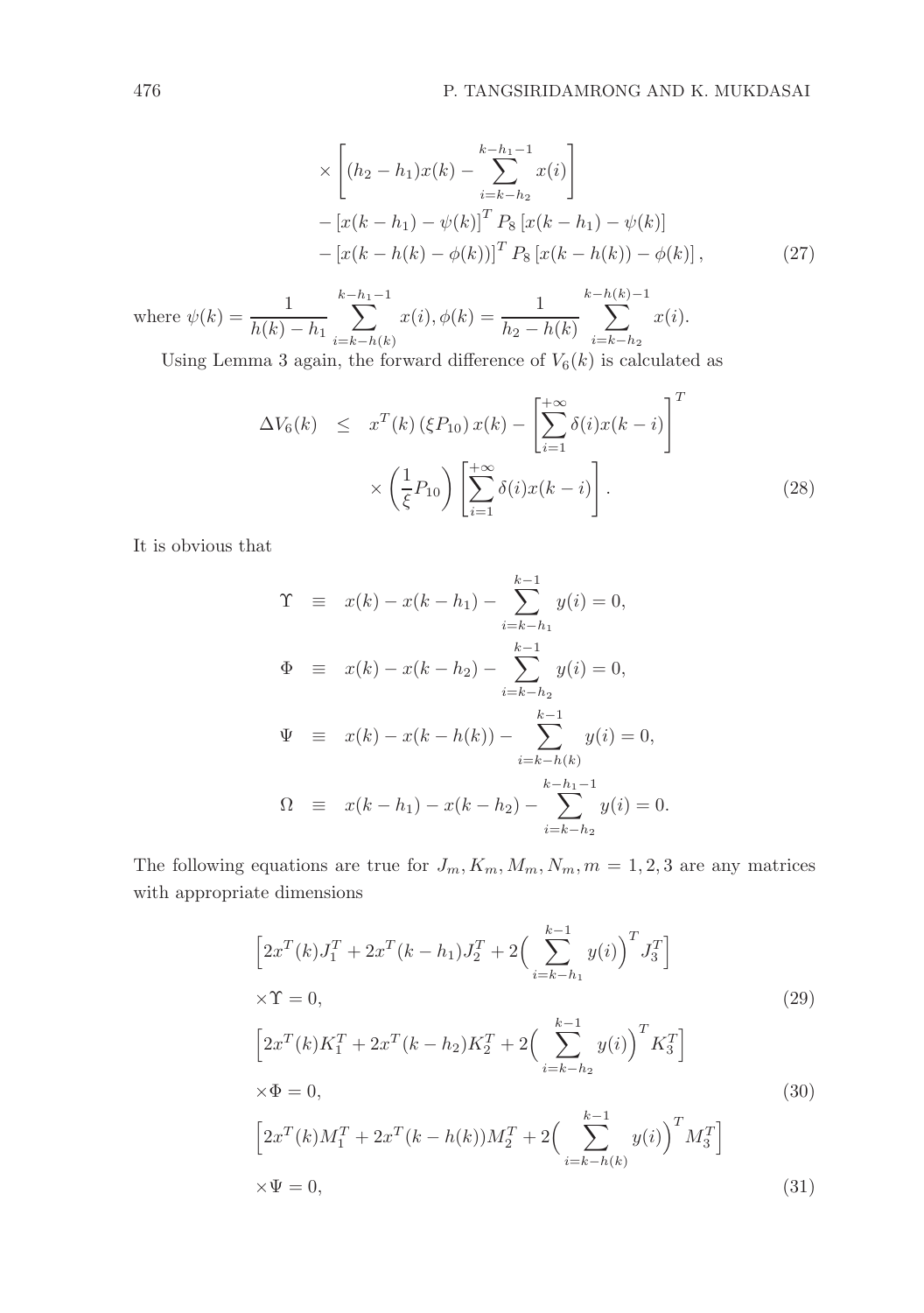$$
\[2x^{T}(k-h_{1})N_{1}^{T} + 2x^{T}(k-h_{2})N_{2}^{T} + 2\left(\sum_{i=k-h_{2}}^{k-h_{1}-1} y(i)\right)^{T} N_{3}^{T}\]
$$
  

$$
\times \Omega = 0.
$$
 (32)

According to (14)-(32), it is straightforward to see that

$$
\Delta V(k) \le \xi^T(k)\Pi\xi(k),\tag{33}
$$

where 
$$
\xi^T(k) = [x(k)^T, y(k)^T, x(k - h_1)^T, x(k - h(k))^T,
$$
  
\n $x(k - h_2)^T, \sum_{i=k-h_1}^{k-1} x(i)^T, \sum_{i=k-h_2}^{k-1} x(i)^T, \sum_{i=k-h_1}^{k-h_1-1} x(i)^T,$   
\n $x(k - h_2)^T, \sum_{k=h_1}^{k-h_1-1} x(i)^T, \sum_{i=k-h_k}^{k-1} x(i)^T, \sum_{i=k-h_k}^{k-1} y(i)^T,$   
\n $x(k - h_1)^T, \sum_{k=h_1-1}^{k-h_1-1} x(k)^T, \sum_{i=k-h_k}^{k-1} y(i)^T, \sum_{i=k-h_1}^{k-1} y(i)^T,$   
\n $x(k - h_2)^T, x(k - h_1)^T, x(k - h_2)^T$   
\n $x(k - h_1)^T, x(k - h_2)^T, y(k - h_1)^T$   
\n $x(k - h_2)^T, x(k - h_2)^T$   
\n $x(k - h_1)^T, x(k - h_1)^T, y(k - h_2)^T$   
\n $x(k - h_1)^T, x(k - h_1)^T, y(k - h_2)^T$   
\n $x(k - h_1)^T, x(k - h_1)^T, y(k - h_1)^T$   
\n $x(k - h_1)^T, x(k - h_1)^T, x(k - h_1)^T$   
\n $x(k - h_1)^T, x(k - h_1)^T, x(k - h_1)^T, x(k - h_1)^T$   
\n $x(k - h_1)^T, x(k - h_1)^T, x(k - h_1)^T, x(k - h_1)^T$   
\n $x(k - h_1)^T, x(k - h_1)^T, x(k - h_1)^T, x(k - h_1)^T$   
\n $x(k - h_2)^T, x(k - h_2)^T, x(k - h_2)^T, x(k - h_2)^T$   
\n $y(k)^T, x(k - h_1)^T, y(k)^T, y(k)^T, y(k)^T, y(k)^T$   
\n $x(k - h_1)^T, y(k)^T, y(k)^T, y(k)^T, y(k)^T$   
\n $x(k - h_1)^T, y(k)^T, y(k)^$ 

The proof of the theorem is completed.

**Remark 1.** If  $C = 0$ , then we have the following nominal system

$$
\begin{cases}\nx(k+1) = Ax(k) + Bx(k-h(k)), \\
x(s) = \phi(s), \quad s \in \{-h_2, -h_2+1, \dots, -1, 0, \}.\n\end{cases}
$$
\n(34)

The delay-dependent stability criterion for the system in (34) can be directly deduced from Theorem 3.

We introduce the following notations for later use

$$
\hat{\Pi} = \left[ \hat{\Pi}_{i,j} \right]_{16 \times 16}, \tag{35}
$$

where  $\hat{\Pi}_{i,j} = \hat{\Pi}_{j,i}^T = \Pi_{i,j}, i,j = 1,2,3,\ldots,16$ , and it is presented in the following corollary.

Corollary 4. *The system* (34) *is asymptotically stable, if there exist positive definite symmetric matrices*  $P_i, Q_j, R_k, i = 1, 2, ..., 9, j = 1, 2, ..., 4, k = 1, 2, ..., 8$  and any appropriate dimensional matrices  $J, T_1, T_2, S_l, J_m, K_m, M_m, N_m, l = 1, 2, \ldots, 4, m =$ 1, 2, 3 *such that the following LMIs hold*

$$
\hat{\Pi} < 0,\tag{36}
$$

$$
\begin{bmatrix} S_1 & S_2 \\ S_3 & S_4 \end{bmatrix} \quad \geq \quad 0. \tag{37}
$$

Proof. The proof is omitted since it is analogous to the derivation of Theorem 3 without  $C$ .  $\Box$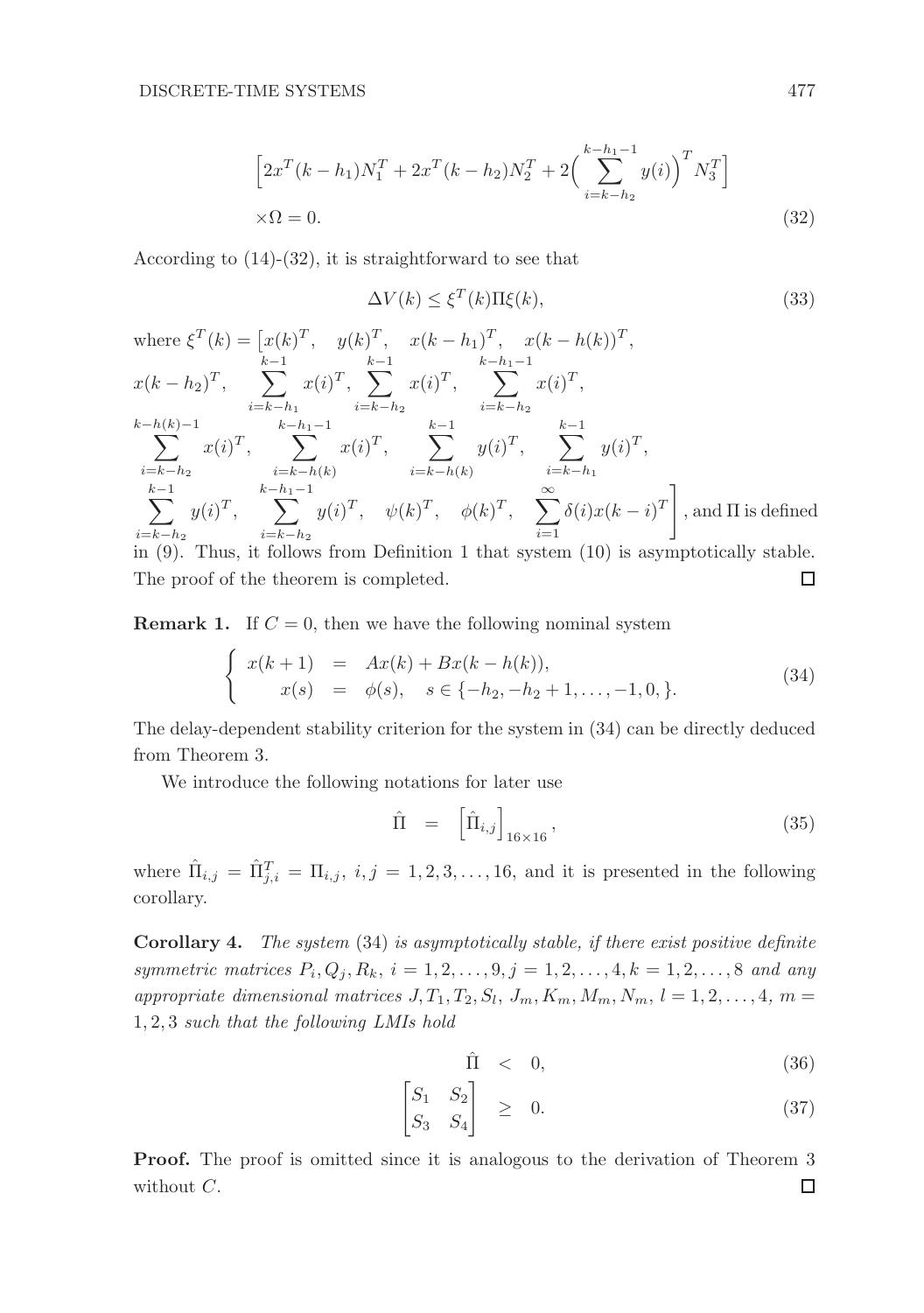According to Theorem 3, we obtain robust asymptotic stability criterion of system (8). We introduce the following notations for later use

$$
S^{T} = [G^{T}Q_{1} G^{T}Q_{2} 0 G^{T}Q_{3} 0 0 0 0 0 G^{T}Q_{4}
$$
  
\n0 0 0 0 0 G^{T}Q\_{5}], (38)  
\n
$$
N = [H_{1} 0 0 H_{2} 0 0 0 0 0 0 0 0 0 0
$$
  
\n0 0 H\_{3}]. (39)

Theorem 5. *The system* (8) *is robustly asymptotically stable, if there exist positive definite symmetric matrices*  $P_i, Q_j, R_k, i = 1, 2, ..., 9, j = 1, 2, ..., 5, k = 1, 2, ..., 8,$ any appropriate dimensional matrices  $J, T_1, T_2, S_l, J_m, K_m, M_m, N_m, l = 1, 2, \ldots, 4$ ,  $m = 1, 2, 3$  *and any positive real constant*  $\delta$  *satisfying the following LMIs* 

$$
\begin{bmatrix}\n\Pi & S & \delta N^T \\
* & -\delta I & \delta E^T \\
* & * & -\delta I\n\end{bmatrix} < 0,\n\tag{40}
$$

$$
\begin{bmatrix} S_1 & S_2 \\ S_3 & S_4 \end{bmatrix} \geq 0. \tag{41}
$$

**Proof.** Together with LMIs of Theorem 3, by replacing  $A_1$ , B and C in (11) with  $A_1 + \Delta A(k), B + \Delta B(k)$  and  $C + \Delta C(k)$  in (4), respectively. Then, we find that condition (40) is equivalent to the following condition

$$
\Pi + S\Delta(k)N + N^T \Delta(k)^T S^T < 0. \tag{42}
$$

By using Lemma 1, we obtain that (42) is equivalent to the LMIs as follows

$$
\begin{bmatrix} \Pi & S & \delta N^T \\ * & -\delta I & \delta E^T \\ * & * & -\delta I \end{bmatrix} < 0,\tag{43}
$$

where  $\delta$  is a positive real constant. From Theorem 3 and conditions (40) - (43), system (8) is robustly asymptotically stable. This completes the proof of the theorem. □

**Remark 2.** If  $C = 0$ , then system (8) reduces to the following system

$$
\begin{cases}\nx(k+1) = (A + \Delta A)x(k) + (B + \Delta B)x(k - h(k)), \\
x(s) = \phi(s), \quad s \in \{-h_2, -h_2 + 1, \dots, -1, 0, \}.\n\end{cases}
$$
\n(44)

The delay-dependent stability criteria for the system in (44) can be directly deduced from Theorem 5.

We introduce the following notations for later use

 $\hat{S}^T$  = [ $G^TQ_1$   $G^TQ_2$  0  $G^TQ_3$  0 0 0 0 0 0  $G^TQ_4$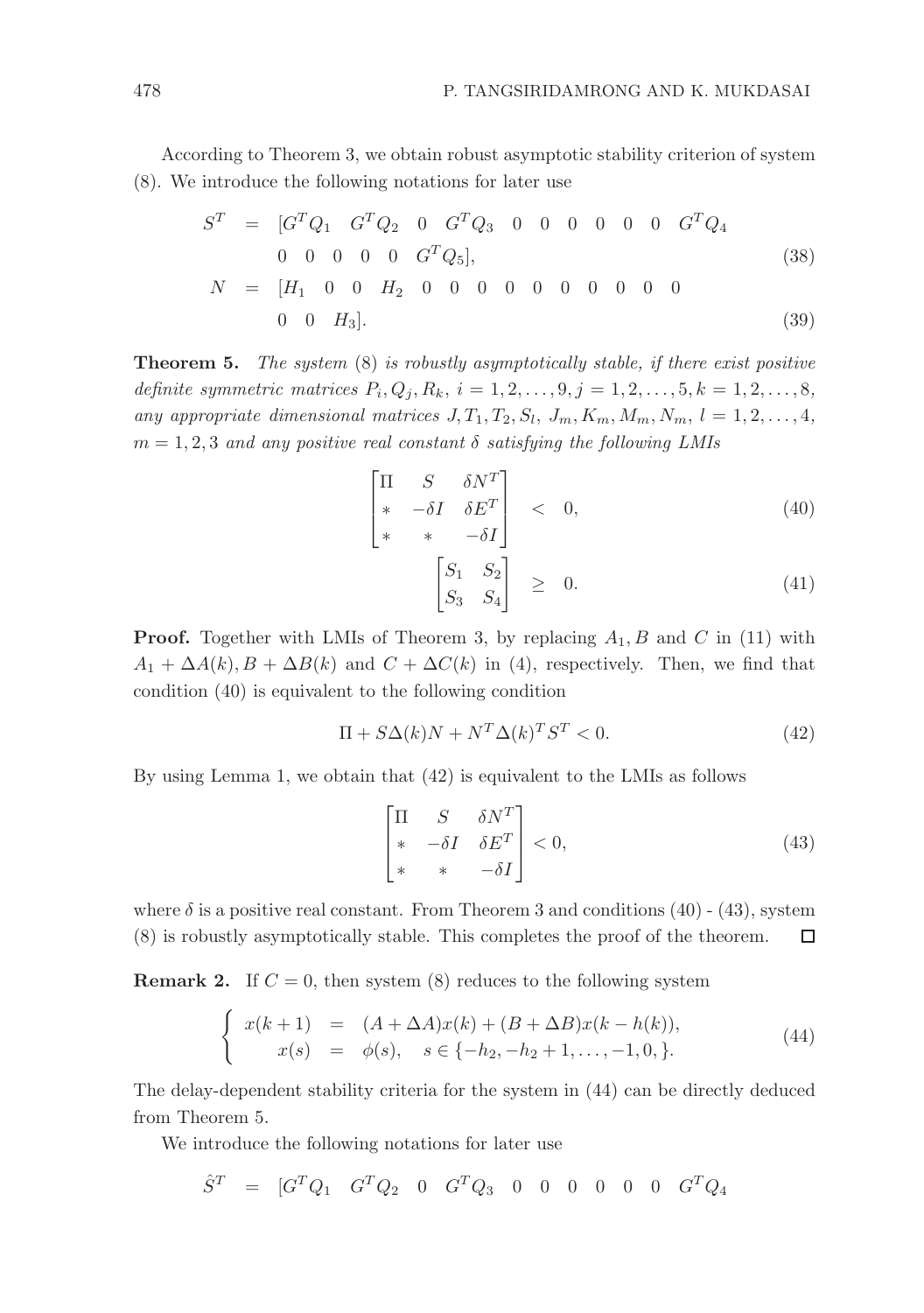$$
0 \quad 0 \quad 0 \quad 0 \quad 0], \tag{45}
$$

$$
\hat{N} = [H_1 \ 0 \ 0 \ H_2 \ 0 \ 0 \ 0 \ 0 \ 0 \ 0 \ 0 \ 0 \ 0 \ 0 \tag{46}
$$
\n
$$
0 \ 0],
$$

and it is presented in the following corollary.

Corollary 6. *The system* (44) *is robustly asymptotically stable, if there exist positive definite symmetric matrices*  $P_i, Q_j, R_k, i = 1, 2, ..., 9, j = 1, 2, ..., 4, k = 1, 2, ..., 8,$ any appropriate dimensional matrices  $J, T_1, T_2, S_l, J_m, K_m, M_m, N_m, l = 1, 2, \ldots, 4$ ,  $m = 1, 2, 3$  *and any positive real constant*  $\delta$  *such that the following LMIs hold* 

$$
\begin{bmatrix} \hat{\Pi} & \hat{S} & \delta \hat{N}^T \\ * & -\delta I & \delta E^T \\ * & * & -\delta I \end{bmatrix} < 0,\tag{47}
$$

$$
\begin{bmatrix} S_1 & S_2 \\ S_3 & S_4 \end{bmatrix} \geq 0. \tag{48}
$$

**Proof.** Together with LMI results of Corollary 4, by replacing  $A_1$  and B in (36) with  $A_1 + \Delta A(k)$  and  $B + \Delta B(k)$  in (4), respectively. Then, we find that condition (47) is equivalent to the following condition

$$
\hat{\Pi} + \hat{S}\Delta(k)\hat{N} + \hat{N}^T\Delta(k)^T\hat{S}^T < 0. \tag{49}
$$

By using Lemma 1, we obtain that (49) is equivalent to the LMI as follows

$$
\begin{bmatrix} \hat{\Pi} & \hat{S} & \delta \hat{N}^T \\ * & -\delta I & \delta E^T \\ * & * & -\delta I \end{bmatrix} < 0,\tag{50}
$$

where  $\delta$  is a positive real constant. From Corollary 4 and conditions (47) - (50), system (44) is robustly asymptotically stable. The proof is completed.  $\Box$ 

# 3.2. PASSIVITY ANALYSIS

In this subsection, we focus on the robust passivity analysis of uncertain linear discrete-time system with interval discrete and distributed time-varying delays (1). The LMI based conditions will be derived using Lyapunov technique.

First and foremost, we introduce the following notations for later use

$$
S_0^T = [S^T \quad 0], \qquad N_0 = [N \quad 0], \qquad \bar{\Pi} = \left[\bar{\Pi}_{i,j}\right]_{18 \times 18},
$$

where  $\bar{\Pi}_{i,j} = \bar{\Pi}_{j,i}^T = \Pi_{i,j}, i, j = 1, 2, 3, \dots, 18,$ 

$$
\bar{\Pi}_{1,18} = -A_z^T + Q_1^T + A_1^T Q_6 - Q_6, \qquad \bar{\Pi}_{2,18} = Q_2^T - Q_6,
$$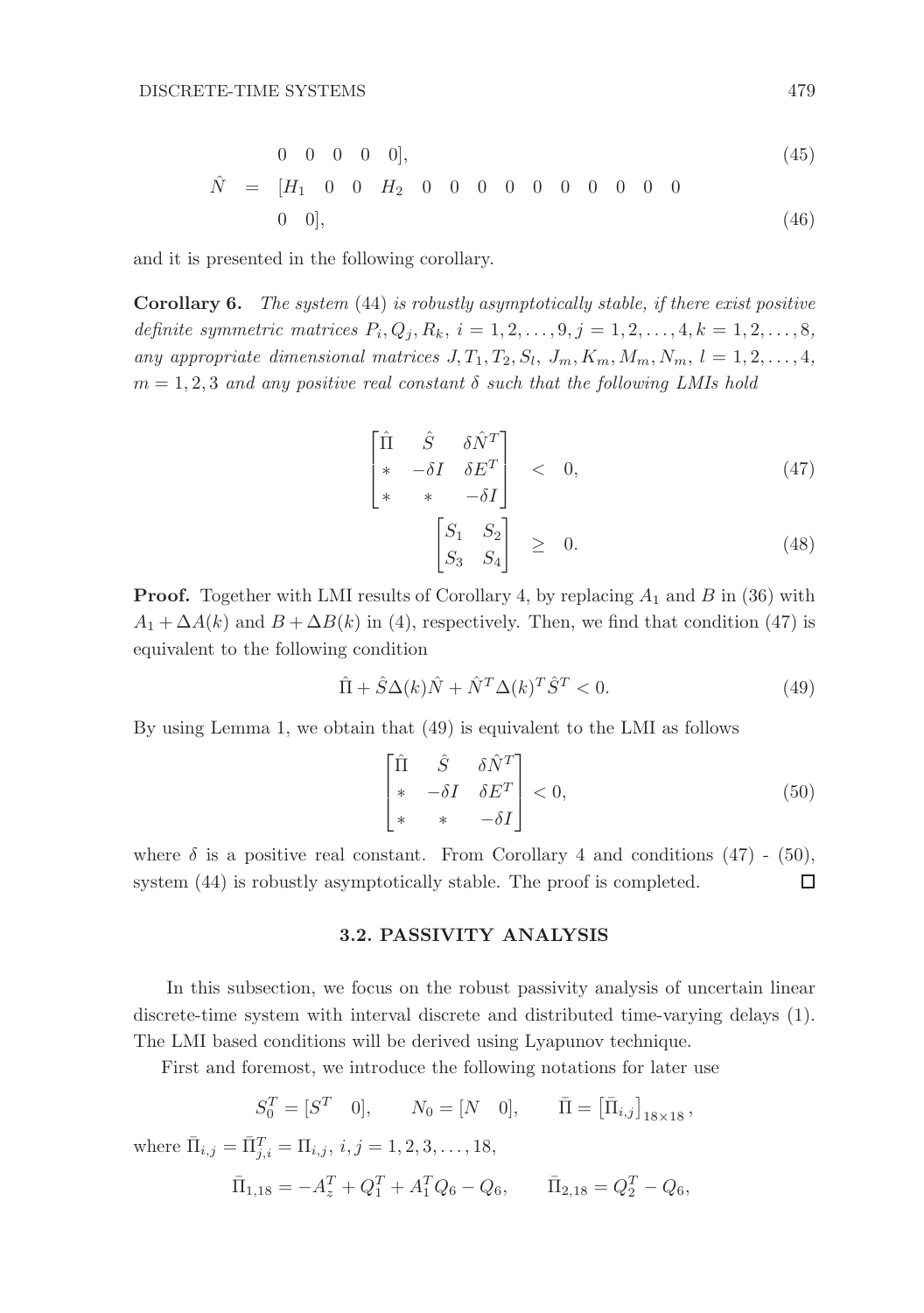$$
\begin{aligned}\n\bar{\Pi}_{4,18} &= -B_z^T + Q_3^T + A_2^T Q_6 + B^T Q_6, & \bar{\Pi}_{11,18} &= Q_4^T + A_2^T Q_6, \\
\bar{\Pi}_{17,18} &= -C_z^T + Q_5^T + C^T Q_6, & \bar{\Pi}_{18,18} &= -\gamma I + Q_6^T + Q_6,\n\end{aligned}
$$

and others are equal to zero.

Theorem 7. *The system* (1) *is robustly passive, if there exist positive definite symmetric matrices*  $P_i, Q_j, R_k, i = 1, 2, ..., 10, j = 1, 2, ..., 6, k = 1, 2, ..., 8,$  any appropriate dimensional matrices  $J, T_1, T_2, S_l, J_m, K_m, M_m, N_m, l = 1, 2, \ldots, 4, m =$ 1, 2, 3 *and any positive real constant* δ, γ *satisfying the following LMIs*

$$
\begin{bmatrix} \bar{\Pi} & S_0 & \delta N_0^T \\ * & -\delta I & \delta E^T \\ * & * & -\delta I \end{bmatrix} < 0,\tag{51}
$$

$$
\begin{bmatrix} S_1 & S_2 \\ S_3 & S_4 \end{bmatrix} \geq 0. \tag{52}
$$

Proof. The proof follows from Theorem 3 and Theorem 5 by choosing the Lyapunov-Krasovskii functional  $(20)$  and the forward differences in  $(22)$  -  $(28)$  with  $(1)$  -  $(7)$  and conditions  $(51)$  -  $(52)$ , it follows that

$$
\Delta V(k) + \left(-2z^{T}(k)w(k) - \gamma w^{T}(k)w(k)\right) \leq 0.
$$
 (53)

Given a positive integer l and summing both sides of  $(53)$  from 0 to l with respect to k results in

$$
\sum_{k=0}^{l} \Delta V(k) + \sum_{k=0}^{l} (-2z^{T}(k)w(k) - \gamma w^{T}(k)w(k)) \leq 0,
$$
  

$$
V(l+1) - V(0) - 2\sum_{k=0}^{l} z^{T}(k)w(k) - \gamma \sum_{k=0}^{l} w^{T}(k)w(k) \leq 0.
$$

Under the zero condition, we have

$$
-\gamma \sum_{k=0}^{l} w^{T}(k)w(k) \leq 2 \sum_{k=0}^{l} z^{T}(k)w(k)
$$
 (54)

Therefore from (54), it is easy to get the inequality in Definition 2. Hence it can be concluded that the system (1) is robustly passive. The proof of this theorem is completed. □

**Remark 3.** If  $C = 0$ , then system (1) reduces to the following system

$$
\begin{cases}\nx(k+1) & = (A + \Delta A(k))x(k) + (B + \Delta B(k))x(k - h(k)) \\
+ w(k), \\
z(k) & = A_z x(k) + B_z x(k - h(k)), \\
x(s) & = \phi(s), \quad s \in \{-h_2, -h_2 + 1, \dots, -1, 0, \}.\n\end{cases}
$$
\n(55)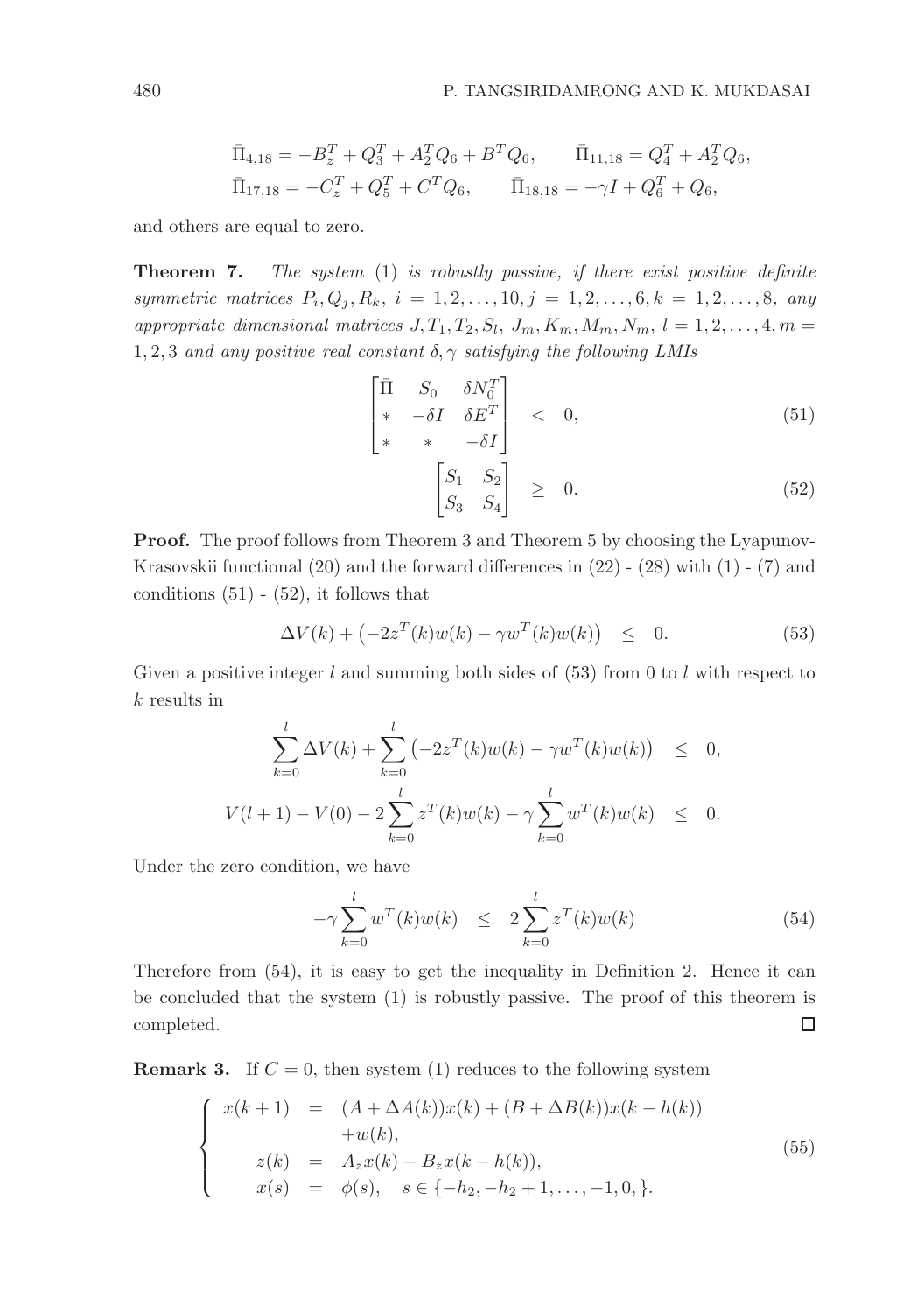The delay-dependent passivity criterion for the system in (55) can be directly deduced from Theorem 7. We introduce the following notations for later use

$$
\hat{S}_0^T = [\hat{S}^T \quad 0], \qquad \hat{N}_0 = [\hat{N} \quad 0], \qquad \tilde{\Pi} = \left[ \tilde{\Pi}_{i,j} \right]_{17 \times 17},
$$

where  $\tilde{\Pi}_{i,j} = \tilde{\Pi}_{j,i}^T = \hat{\Pi}_{i,j}, i, j = 1, 2, 3, ..., 17,$ 

$$
\tilde{\Pi}_{1,17} = -A_z^T + Q_1^T + A_1^T Q_6 - Q_6, \qquad \tilde{\Pi}_{2,17} = Q_2^T - Q_6,
$$
  
\n
$$
\tilde{\Pi}_{4,17} = -B_z^T + Q_3^T + A_2^T Q_6 + B^T Q_6,
$$
  
\n
$$
\tilde{\Pi}_{11,17} = Q_4^T + A_2^T Q_6, \qquad \tilde{\Pi}_{17,17} = -\gamma I + Q_6^T + Q_6,
$$

and others are equal to zero.

Corollary 8. *The system* (55) *is robustly passive, if there exist positive definite symmetric matrices*  $P_i, Q_j, R_k, i = 1, 2, ..., 9, j = 1, 2, ..., 4, 6, k = 1, 2, ..., 8, any$ appropriate dimensional matrices  $J, T_1, T_2, S_l, J_m, K_m, M_m, N_m, l = 1, 2, \ldots, 4, m =$ 1, 2, 3 *and any positive real constant* δ, γ *such that the following LMIs hold*

$$
\begin{bmatrix} \tilde{\Pi} & \hat{S}_0 & \delta \hat{N}_0^T \\ * & -\delta I & \delta E^T \\ * & * & -\delta I \end{bmatrix} < 0,\tag{56}
$$

$$
\begin{bmatrix} S_1 & S_2 \\ S_3 & S_4 \end{bmatrix} \geq 0. \tag{57}
$$

Proof. The proof is omitted since it is analogous to the derivation of Corollary 6 with Definition 2.  $\Box$ 

# 4. NUMERICAL EXAMPLES

In this section, we shall present the examples to demonstrate the effectiveness and applicability of the proposed methods.

Example 1. For illustrating the effectiveness of the proposed robust passivity criterion (Theorem 7) for the uncertain discrete-time system subjected to norm-bounded uncertainties (1) with parameters as follows

$$
A_1 = \begin{bmatrix} 0.3 & 0.1 \\ 0.2 & 0.2 \end{bmatrix}, \quad A_2 = \begin{bmatrix} 0.1 & 0 \\ 0 & 0.2 \end{bmatrix}, \quad B = \begin{bmatrix} 0.4 & 0.2 \\ 0.1 & 0.2 \end{bmatrix},
$$
  

$$
C = \begin{bmatrix} -0.1 & 0.1 \\ 0.2 & 0.1 \end{bmatrix}, \quad A_z = \begin{bmatrix} -0.0035 & 0.0001 \\ 0.0001 & -0.0013 \end{bmatrix},
$$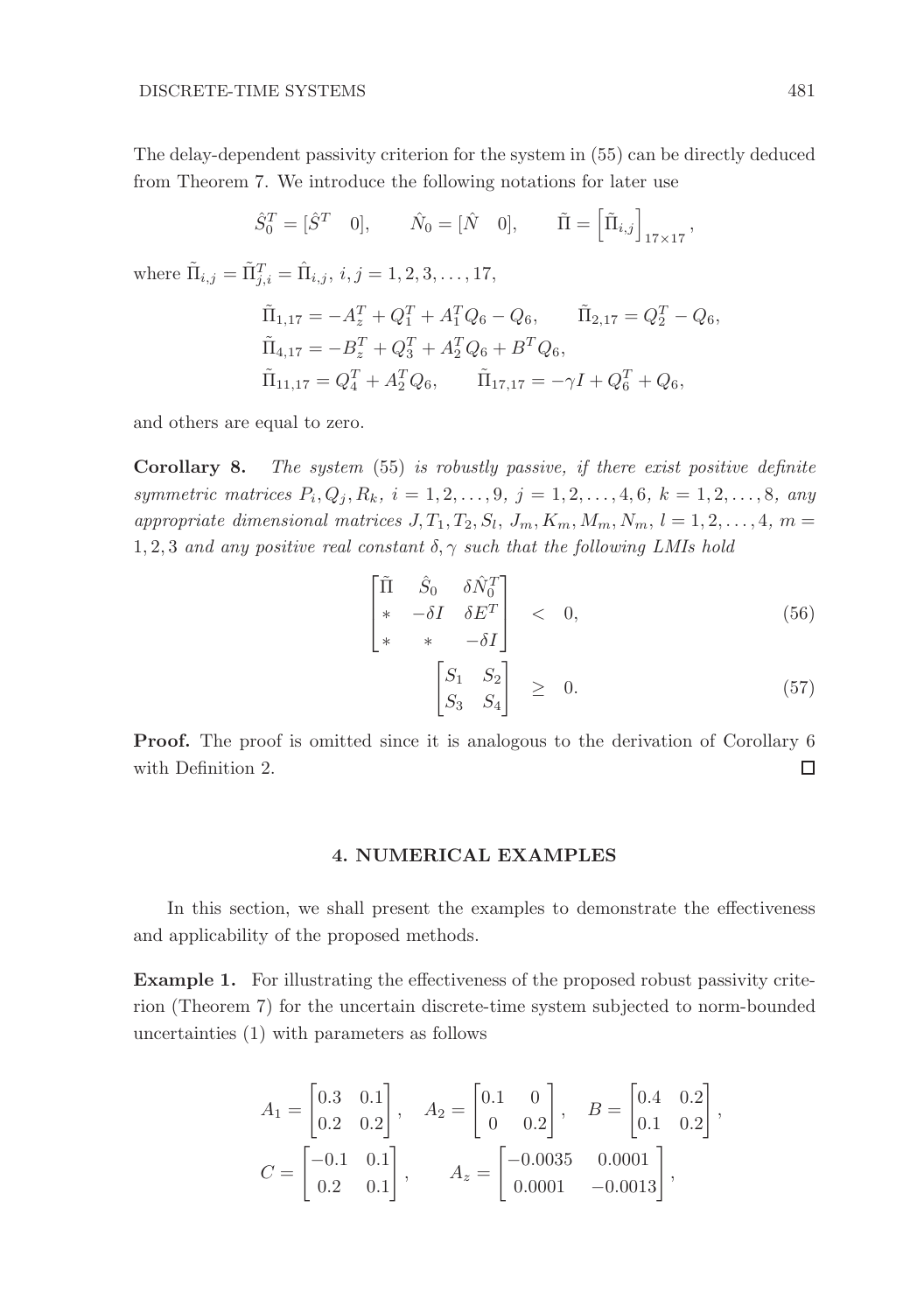$$
B_z = \begin{bmatrix} 0.0034 & 0.0011 \\ 0.0011 & 0.0006 \end{bmatrix}, \quad C_z = \begin{bmatrix} -0.0010 & -0.0014 \\ -0.0014 & 0.4876 \end{bmatrix},
$$
  
\n
$$
G = \begin{bmatrix} \bar{\alpha} & 0 \\ 0 & 0 \end{bmatrix}, \quad E = \begin{bmatrix} 0.01 & 0 \\ 0 & 0.4 \end{bmatrix}, \quad H_1 = \begin{bmatrix} 0.1 & 0 \\ 0 & 0.2 \end{bmatrix},
$$
  
\n
$$
H_2 = \begin{bmatrix} 1 & 0 \\ 0 & 0.1 \end{bmatrix}, \quad H_3 = \begin{bmatrix} 1 & 0 \\ 0 & 0.1 \end{bmatrix}.
$$

Let the time-varying delay satisfy (2) with  $h_1 = 2, h_2 = 5$ , and for given scalars  $\delta = 0.0001$ ,  $\xi = 0.001$ . By solving the LMI in Theorem 7, using the MATLAB LMI Toolbox, we obtain the feasible solutions as follows

$$
P_1 = \begin{bmatrix} 0.0010 & -0.0011 \\ -0.0011 & 0.0012 \end{bmatrix}, P_2 = \begin{bmatrix} 0.0011 & -0.0011 \\ -0.0011 & 0.0012 \end{bmatrix},
$$
  
\n
$$
P_3 = 10^{-6} \times \begin{bmatrix} -15.866 & -8.7285 \\ -8.7285 & -7.9788 \\ -8.7285 & -7.9788 \end{bmatrix},
$$
  
\n
$$
P_4 = 10^{-6} \times \begin{bmatrix} 27.540 & -4.5076 \\ -4.5076 & 37.579 \\ -3.1859 & 13.496 \\ -3.1859 & 13.496 \end{bmatrix},
$$
  
\n
$$
P_6 = 10^{-6} \times \begin{bmatrix} 27.355 & -6.9994 \\ -6.9994 & 40.529 \\ 1.5879 & 2.3886 \end{bmatrix},
$$
  
\n
$$
P_7 = 10^{-5} \times \begin{bmatrix} 17.383 & -7.4529 \\ -7.4529 & 27.237 \\ -7.4529 & 27.237 \end{bmatrix},
$$
  
\n
$$
P_9 = 10^{-7} \times \begin{bmatrix} 84.950 & 1.7223 \\ 8.8955 & 140.58 \end{bmatrix},
$$
  
\n
$$
P_{10} = 10^{-5} \times \begin{bmatrix} 84.950 & 1.7223 \\ 1.7223 & 92.678 \end{bmatrix},
$$
  
\n
$$
Q_1 = 10^{-4} \times \begin{bmatrix} -7.5375 & 4.3363 \\ 4.3363 & 10 \\ -2.2236 & 48 \\ -2.2236 & 48 \end{bmatrix},
$$
  
\n
$$
Q_2 = 10^{-4} \times \begin{bmatrix} 10 & -7.1723 \\ -7.5076 & -4.5449 \\ -7.1723 & -5.3156 \end{bmatrix},
$$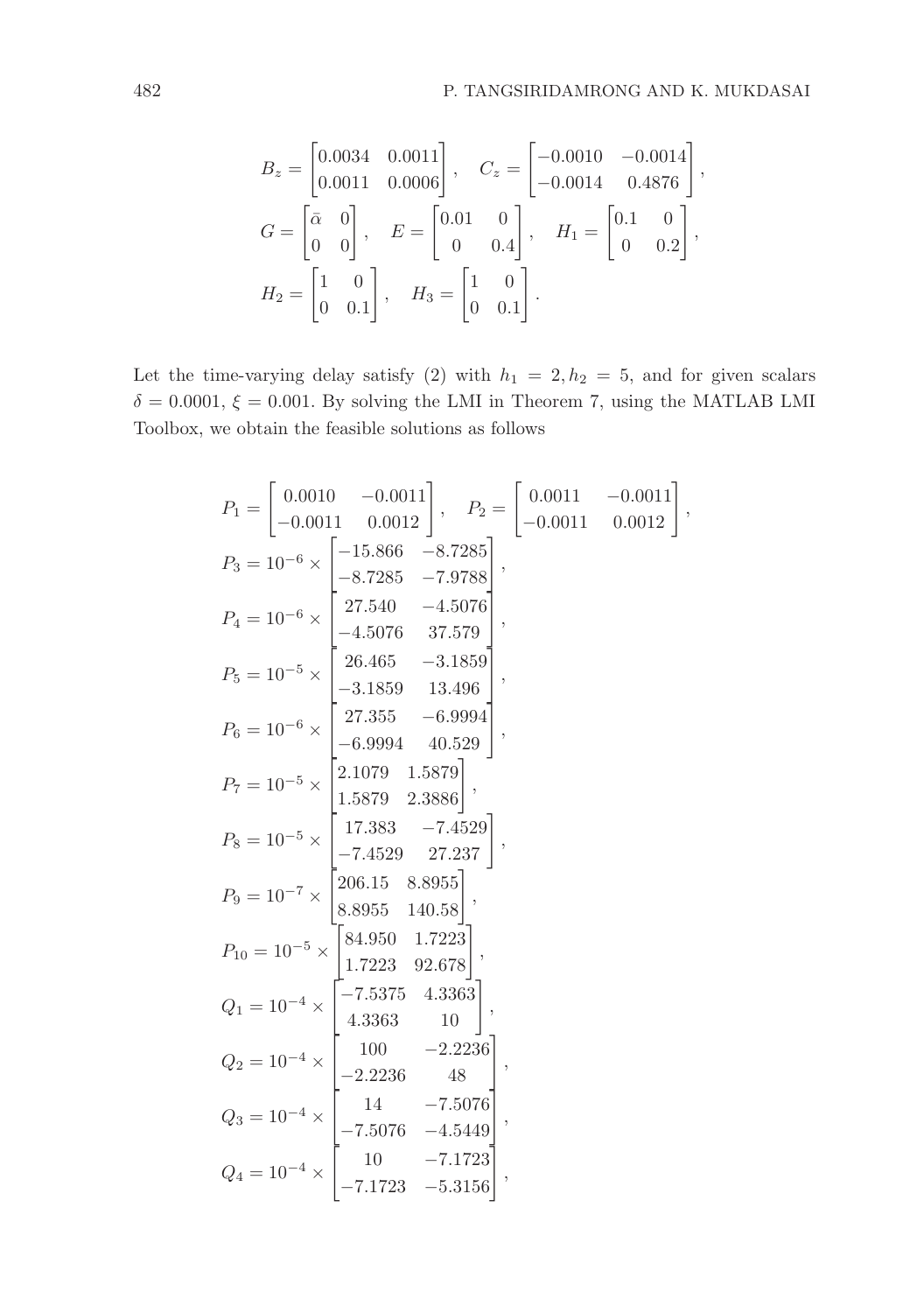$$
Q_5 = 10^{-4} \times \begin{bmatrix} 6.2109 & -19 \\ -19 & 5174 \\ 580 & -1.3768 \\ -1.3768 & 640 \end{bmatrix},
$$
  
\n
$$
R_1 = 10^{-5} \times \begin{bmatrix} 1.5178 & -1.2729 \\ -1.2729 & 2.5373 \\ -1.0078 & 5.8936 \end{bmatrix},
$$
  
\n
$$
R_2 = 10^{-6} \times \begin{bmatrix} 13.709 & -1.0731 \\ 0 & 0.4448 \end{bmatrix},
$$
  
\n
$$
R_4 = 10^{-6} \times \begin{bmatrix} 13.709 & -1.0731 \\ -1.0731 & 13.636 \\ -2.8812 & 9.0000 \end{bmatrix},
$$
  
\n
$$
R_6 = 10^{-6} \times \begin{bmatrix} 27.355 & -6.9994 \\ -6.9994 & 40.529 \\ -1.3091 & 2.7414 \end{bmatrix},
$$
  
\n
$$
R_8 = 10^{-6} \times \begin{bmatrix} 147.81 & 5.0364 \\ 5.0364 & 72.222 \end{bmatrix},
$$
  
\n
$$
S_1 = 10^{-6} \times \begin{bmatrix} 10.427 & -8.0286 \\ 10.427 & -8.0286 \\ -8.0286 & 15.248 \\ -9.2036 & 22.389 \end{bmatrix},
$$
  
\n
$$
S_3 = 10^{-6} \times \begin{bmatrix} 18.718 & -9.2036 \\ -9.2036 & 22.389 \\ -1.2201 & 1.2289 \\ -1.1134 & 2.6681 \\ -1.1134 & 2.6681 \\ -1.1134 & 2.6681 \\ -1.1134 & 2.6681 \\ -1.1147 & 1.7909 \\ -5.6363 & -7410 \end{bmatrix},
$$
  
\n
$$
J_1 = 10^{-5} \times \begin{bmatrix} 2.8
$$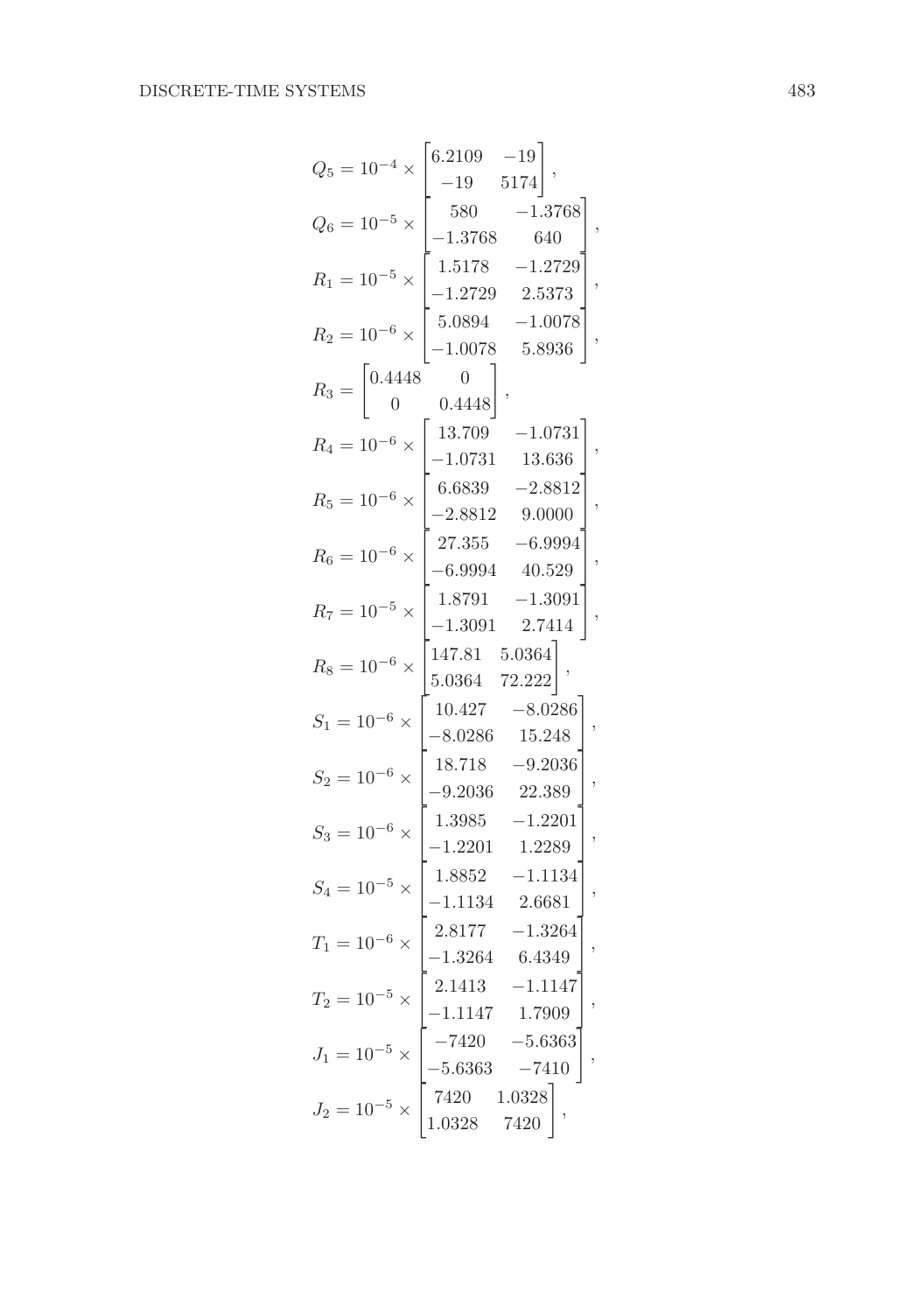$$
J_3 = 10^{-6} \times \begin{bmatrix} 74000 & -8.0061 \\ -8.0061 & 74100 \end{bmatrix},
$$
  
\n
$$
K_1 = 10^{-5} \times \begin{bmatrix} -7410 & -2.9191 \\ -2.9191 & -7410 \end{bmatrix},
$$
  
\n
$$
K_2 = 10^{-5} \times \begin{bmatrix} 7410 & 1.4103 \\ 1.4103 & 7410 \end{bmatrix},
$$
  
\n
$$
K_3 = 10^{-6} \times \begin{bmatrix} 74100 & -9.6136 \\ -9.6136 & 74100 \end{bmatrix},
$$
  
\n
$$
M_1 = 10^{-4} \times \begin{bmatrix} -799 & -5.8657 \\ -5.8657 & -759 \end{bmatrix},
$$
  
\n
$$
M_2 = 10^{-4} \times \begin{bmatrix} 752 & -1.3576 \\ -1.3576 & 739 \end{bmatrix},
$$
  
\n
$$
M_3 = 10^{-4} \times \begin{bmatrix} 750 & -1.4682 \\ -1.4682 & 740 \end{bmatrix},
$$
  
\n
$$
N_1 = 10^{-5} \times \begin{bmatrix} -7410 & -1.7422 \\ -1.7422 & -7410 \end{bmatrix},
$$
  
\n
$$
N_2 = 10^{-5} \times \begin{bmatrix} 7410 & 1.4090 \\ 1.4090 & 7410 \end{bmatrix},
$$
  
\n
$$
N_3 = 10^{-6} \times \begin{bmatrix} 74100 & -5.1868 \\ -5.1868 & 74100 \end{bmatrix},
$$
  
\n
$$
J = \begin{bmatrix} 71.2210 & 32.5964 \\ 64.9604 & 31.0745 \end{bmatrix},
$$
 and  $\gamma = 0.4468$ .

According to Theorem 7, the discrete-time system (1) with the above parameters is robust passive in the sense of Definition 2. Moreover, the results derived by Theorem 7 for the allowable lower bounds of  $\gamma$  for different  $[h_1, h_2]$  are listed in Table 1 when  $\bar{\alpha} = 0.1$ . In Table 2, the calculated allowable upper bounds of  $\alpha(k)$  for different  $[h_1, h_2]$  and  $\gamma = 0.05$  are listed. The corresponding values of the allowable upper bounds of  $h_2$  for different values of  $h_1$  from 1 to 8, are calculated and listed in Table 3, when  $\bar{\alpha} = 0.1$  and  $\gamma = 0.05$ .

Table 1: Lower bounds of  $\gamma$  for different  $[h_1, h_2]$  when  $\bar{\alpha} = 0.1$  for Example 1

| $[h_1, h_2]$ | 1,4 | $[2,5]$ $[2,6]$ | $\left[3,7\right]$ | $[3,9]$ $[4,9]$ |                                                                | [5, 10] |
|--------------|-----|-----------------|--------------------|-----------------|----------------------------------------------------------------|---------|
| Theorem 7    |     |                 |                    |                 | $0.0112$ $0.0124$ $0.0133$ $0.0145$ $0.0179$ $0.0193$ $0.0440$ |         |

Example 2. For illustrating the effectiveness of the proposed robust stability cri-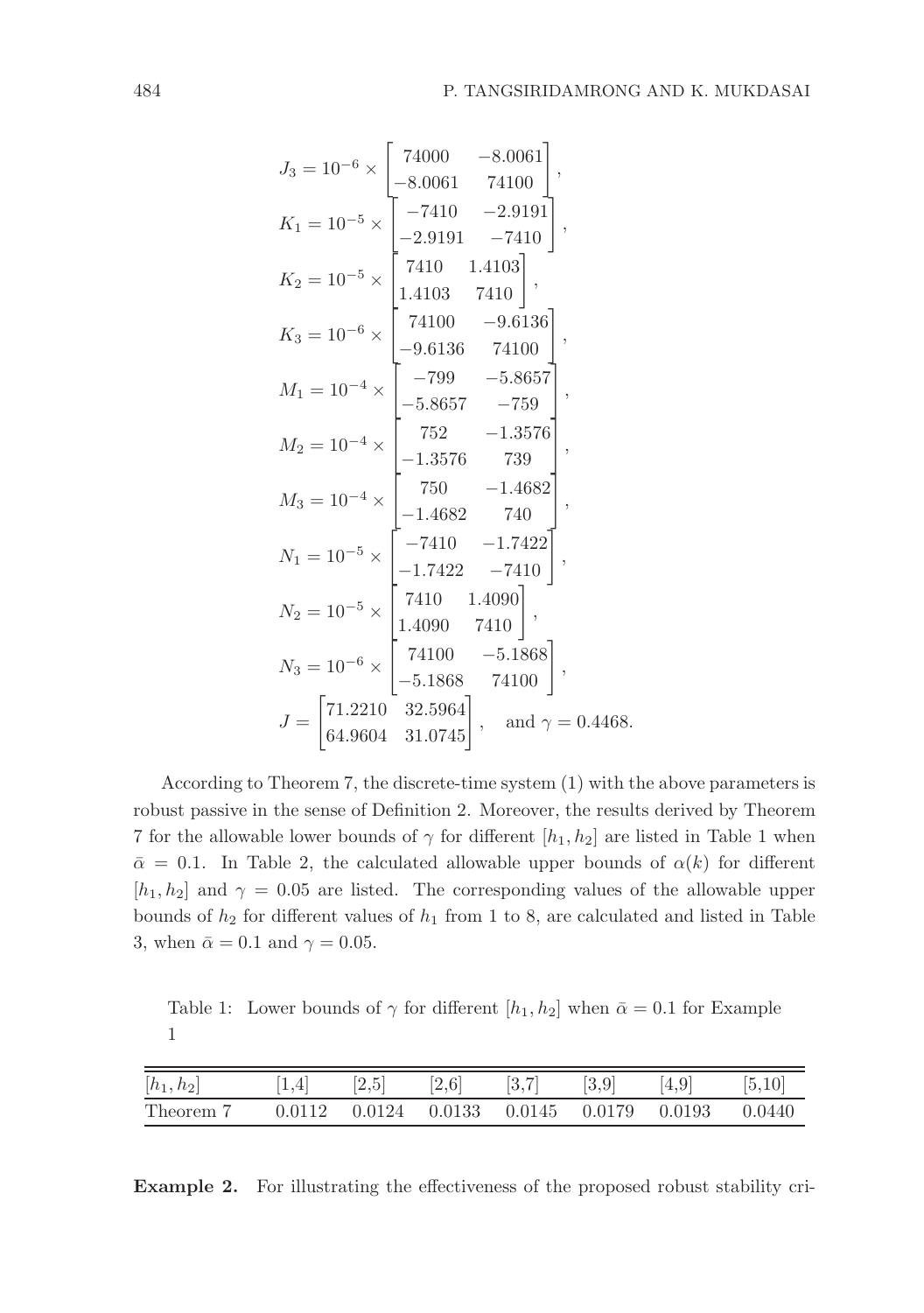Table 2: Upper bounds of  $\alpha(k)$  for different  $[h_1, h_2]$  when  $\gamma = 0.05$  for Example 1

| $[h_1, h_2]$                                                             |  |  | $[1,4]$ $[2,5]$ $[2,6]$ $[3,7]$ $[3,9]$ $[4,9]$ $[5,10]$ |  |
|--------------------------------------------------------------------------|--|--|----------------------------------------------------------|--|
| Theorem 7 $0.1958$ $0.1702$ $0.1557$ $0.1376$ $0.1167$ $0.1127$ $0.1004$ |  |  |                                                          |  |

Table 3: Upper bounds of time delay  $h_2$  when  $\bar{\alpha} = 0.1$  and  $\gamma = 0.05$  for Example 1

| $\iota$                     |  |   |               |            |   |  |
|-----------------------------|--|---|---------------|------------|---|--|
| m<br>-<br><b>THOOT OILL</b> |  | ◡ | <b>.</b><br>ິ | $\tilde{}$ | v |  |

terion (Theorem 5) for the uncertain discrete-time system (8) subjected to normbounded uncertainties, consider the following system

$$
x(k+1) = \begin{bmatrix} 0.4 + \alpha(k) & 0.1 \\ 0.2 & 0.4 \end{bmatrix} x(k) + \begin{bmatrix} 0.4 & 0.2 \\ 0.1 & 0.2 \end{bmatrix} x(k - h(k)) + \begin{bmatrix} -0.1 & 0.1 \\ 0.2 & 0.1 \end{bmatrix} \sum_{i=1}^{+\infty} \delta(i)x(k - i),
$$

where  $|\alpha(k)| \leq \bar{\alpha}$ . The uncertain system can be expressed in the form of (8) with the following parameters

$$
A = \begin{bmatrix} 0.4 & 0.1 \\ 0.2 & 0.4 \end{bmatrix}, \quad B = \begin{bmatrix} 0.4 & 0.2 \\ 0.1 & 0.2 \end{bmatrix}, \quad C = \begin{bmatrix} -0.1 & 0.1 \\ 0.2 & 0.1 \end{bmatrix},
$$

$$
G = \begin{bmatrix} \bar{\alpha} & 0 \\ 0 & 0 \end{bmatrix}, \quad H_1 = \begin{bmatrix} 1 & 0 \\ 0 & 0 \end{bmatrix}, \quad H_2 = \begin{bmatrix} 0 & 0 \\ 0 & 0 \end{bmatrix}, \quad H_3 = \begin{bmatrix} 0 & 0 \\ 0 & 0 \end{bmatrix}.
$$

For given interval  $[h_1, h_2]$ , the values of  $\bar{\alpha}$  such that the uncertain system is asymptotically stable are listed in Table 4 .

Table 4: Upper bounds of  $\alpha(k)$  for different  $[h_1, h_2]$  for Example 2

| $[h_1,h_2]$ | [2,7] | [3,9] | [5,10] | $[6,12]$ $[10,15]$ $[20,25]$ $[30,35]$                         |  |
|-------------|-------|-------|--------|----------------------------------------------------------------|--|
| Theorem 5   |       |       |        | $0.2470$ $0.1965$ $0.1620$ $0.1389$ $0.1000$ $0.0625$ $0.0453$ |  |

Example 3. Consider the system in (10) with the following parameters

$$
A = \begin{bmatrix} 0.4 & 0.1 \\ 0.2 & 0.4 \end{bmatrix}, \qquad B = \begin{bmatrix} 0.4 & 0.2 \\ 0.1 & 0.2 \end{bmatrix}, \qquad C = \begin{bmatrix} -0.1 & 0.1 \\ 0.2 & 0.1 \end{bmatrix}.
$$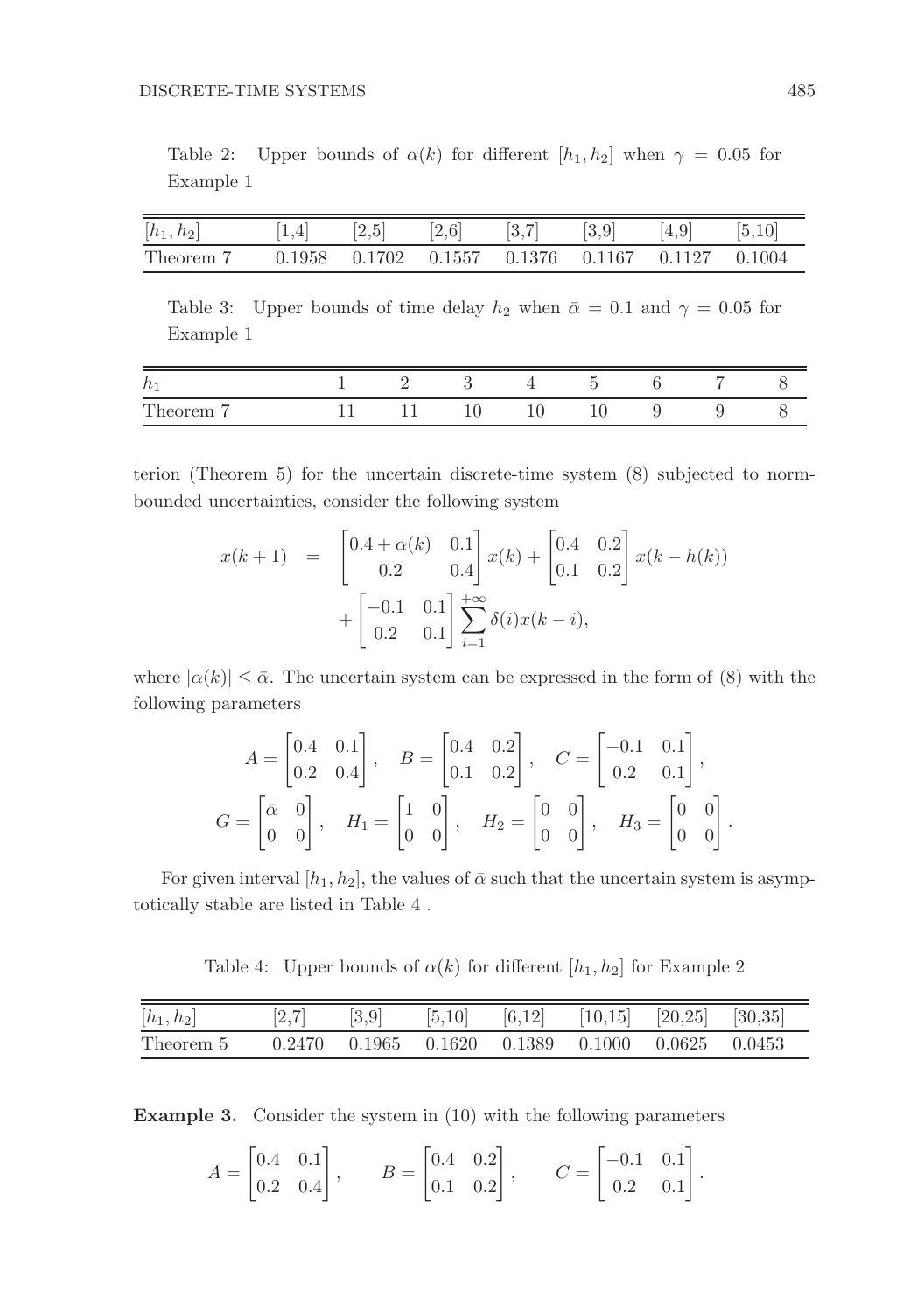The corresponding values of the allowable upper bounds of  $h_2$  for different values of  $h_1$  from 4 to 20, are calculated and listed in Table 5.

Table 5: Upper bounds of time delay  $h_2$  for different  $h_1$  for Example 3

| $\iota$   |    |  |    | $\mathbf{x}$ | <sup>O</sup> | 10 | 19 | 15 | $\mathcal{L}$ |
|-----------|----|--|----|--------------|--------------|----|----|----|---------------|
| Theorem 3 | 46 |  | πυ | 49<br>≖      | 41           | 40 | 38 | 36 | 35            |

Example 4. For illustrating the effectiveness of the proposed robust stability criterion (Corollary 6) for the uncertain discrete-time system subjected to norm-bounded uncertainties, consider the following system

$$
x(k+1) = \begin{bmatrix} 0.8 + \alpha(k) & 0 \\ 0 & 0.9 \end{bmatrix} x(k) + \begin{bmatrix} -0.1 & 0 \\ -0.1 & -0.1 \end{bmatrix} x(k - h(k)),
$$

where  $|\alpha(k)| \leq \bar{\alpha}$ . The uncertain system can be expressed in the form of (44) with the following parameters

$$
A_1 = \begin{bmatrix} 0.4 & 0 \\ 0 & 0.7 \end{bmatrix}, \quad A_2 = \begin{bmatrix} 0.4 & 0 \\ 0 & 0.2 \end{bmatrix}, \quad B = \begin{bmatrix} -0.1 & 0 \\ -0.1 & -0.1 \end{bmatrix},
$$

$$
G = \begin{bmatrix} \bar{\alpha} & 0 \\ 0 & 0 \end{bmatrix}, \quad H_1 = \begin{bmatrix} 1 & 0 \\ 0 & 0 \end{bmatrix}, \quad H_2 = \begin{bmatrix} 0 & 0 \\ 0 & 0 \end{bmatrix}.
$$

For given interval  $[h_1, h_2]$ , the values of  $\bar{\alpha}$  such that the robust asymptotic stability of this system are listed in Table 6. From the table, it is clear that the proposed robust stability criterion accommodates a higher perturbation bound for a given delayrange than [14, 23, 19, 17] without losing stability.

Table 6: Upper delay bounds of  $\alpha(k)$  for different  $[h_1, h_2]$  for Example 4

| $[h_1, h_2]$        | [2,7]  | [3,9]  | [5,10] | [6, 12] | [10, 15] |
|---------------------|--------|--------|--------|---------|----------|
| Gao $&$ Chen [14]   | 0.1901 | 0.1457 | 0.1313 | 0.0906  | 0.0655   |
| Huang $&$ Feng [23] | 0.1920 | 0.1548 | 0.1425 | 0.1146  | 1.1023   |
| Ramakrishnan        | 0.1954 | 0.1651 | 0.1541 | 0.1312  | 1.1121   |
| & Ray [19]          |        |        |        |         |          |
| Wang et al. [17]    | 0.2050 | 0.1720 | 0.1610 | 0.1380  |          |
| Corollary 6         | 0.2090 | 0.1782 | 0.1653 | 0.1390  | 0.1256   |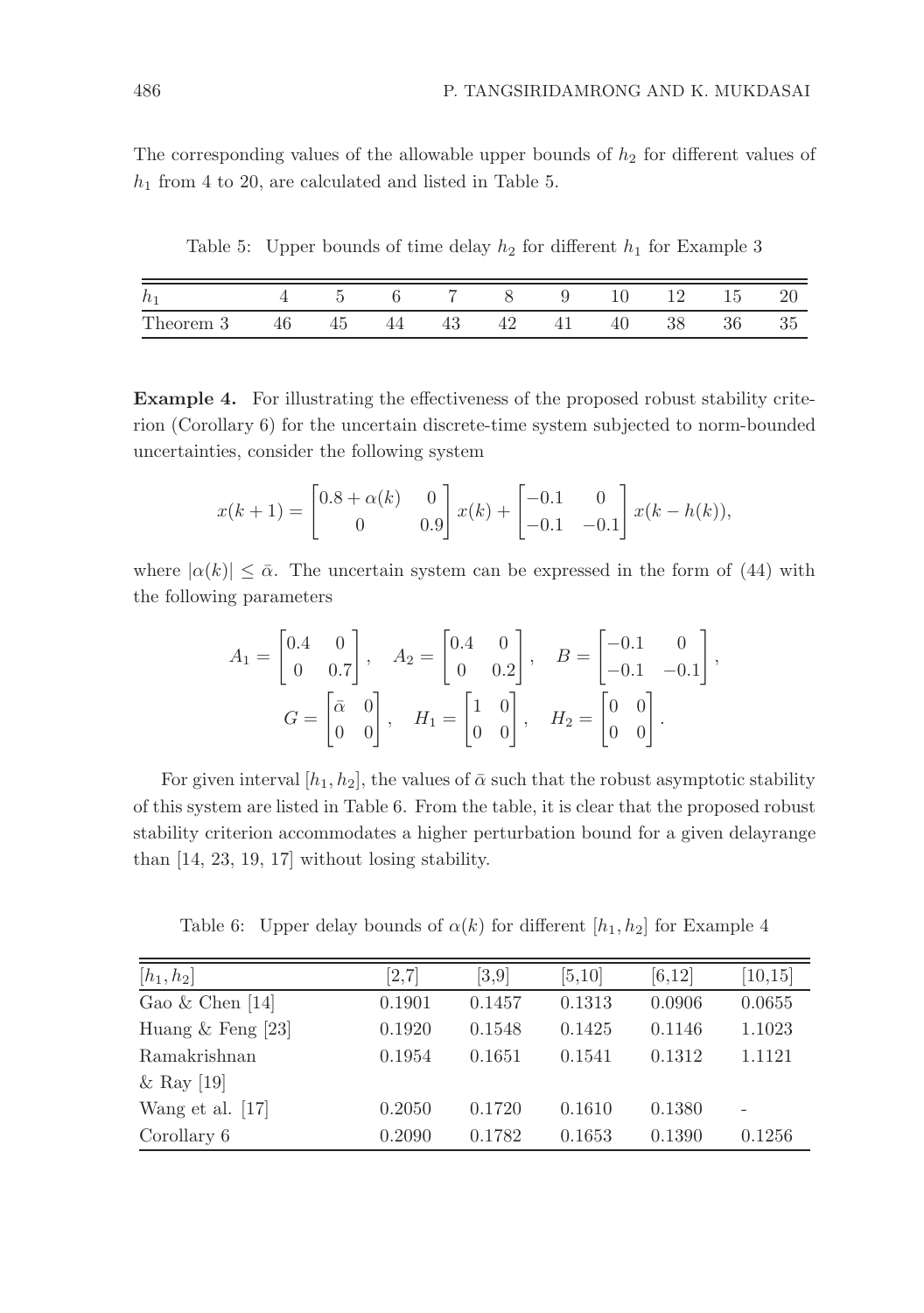Example 5. Consider the system in (34) with the following parameters

$$
A_1 = \begin{bmatrix} 0.7 & 0 \\ 0.05 & 0.5 \end{bmatrix}, \qquad A_2 = \begin{bmatrix} 0.1 & 0 \\ 0 & 0.4 \end{bmatrix}, \qquad B = \begin{bmatrix} -0.1 & 0 \\ -0.2 & -0.1 \end{bmatrix}
$$

We compare our result with recent existing results by computing the allowable upper bounds  $h_2$  with different  $h_1$  for Example 5. From Table 7, it can be seen that our Corollary 4 provides larger upper bounds than existing stability criteria while also involving only a moderate number of decision variables.

Table 7: Upper bounds of time delay  $h_2$  for different conditions for Example 5

| $h_1$                   | 4  | 6  | 7  | 10 | 15 | 20 |
|-------------------------|----|----|----|----|----|----|
| Zhang et al. $[32]$     | 13 | 14 | 15 | 17 | 20 | 24 |
| Huang $&$ Feng [23]     | 15 | 16 | 16 | 18 | 21 | 25 |
| Liu & Zhang [33]        | 17 | 18 | 18 | 20 | 23 | 27 |
| Ramakrishnan & Ray [19] | 17 | 18 | 18 | 20 | 23 | 27 |
| Kwon et al. [24]        | 19 | 20 | 20 | 21 | 24 | 27 |
| Feng et al. $[15]$      | 21 | 21 | 21 | 22 | 24 | 27 |
| Liu et al. $ 16 $       | 21 | 21 | 22 | 23 | 25 | 29 |
| Corollary 4             | 46 | 44 | 43 | 40 | 35 | 34 |

### 5. CONCLUSIONS

This paper has investigated the problem of robust asymptotic stability and passivity analysis for uncertain linear discrete-time system with interval time-varying delay. Moreover, the problem of robust asymptotic stability and passivity analysis for linear discrete-time system with both interval time-varying and distributed delays has been investigated. The method combining augmented Lyapunov-Krasovskii functional, mixed model transformation, decomposition technique of the coefficient matrix, reciprocally convex combination and utilization of zero equations have been adopted to study the research. New delay-range-dependent robust asymptotic stability and passivity criteria have obtained and formulated in terms of LMIs. By comparing the proposed numerical result with the other results available in the existing literatures, it is shown that the derived criteria are less conservative by four numerical examples. Furthermore, a numerical example has been provided to show the effectiveness of new proposed results.

.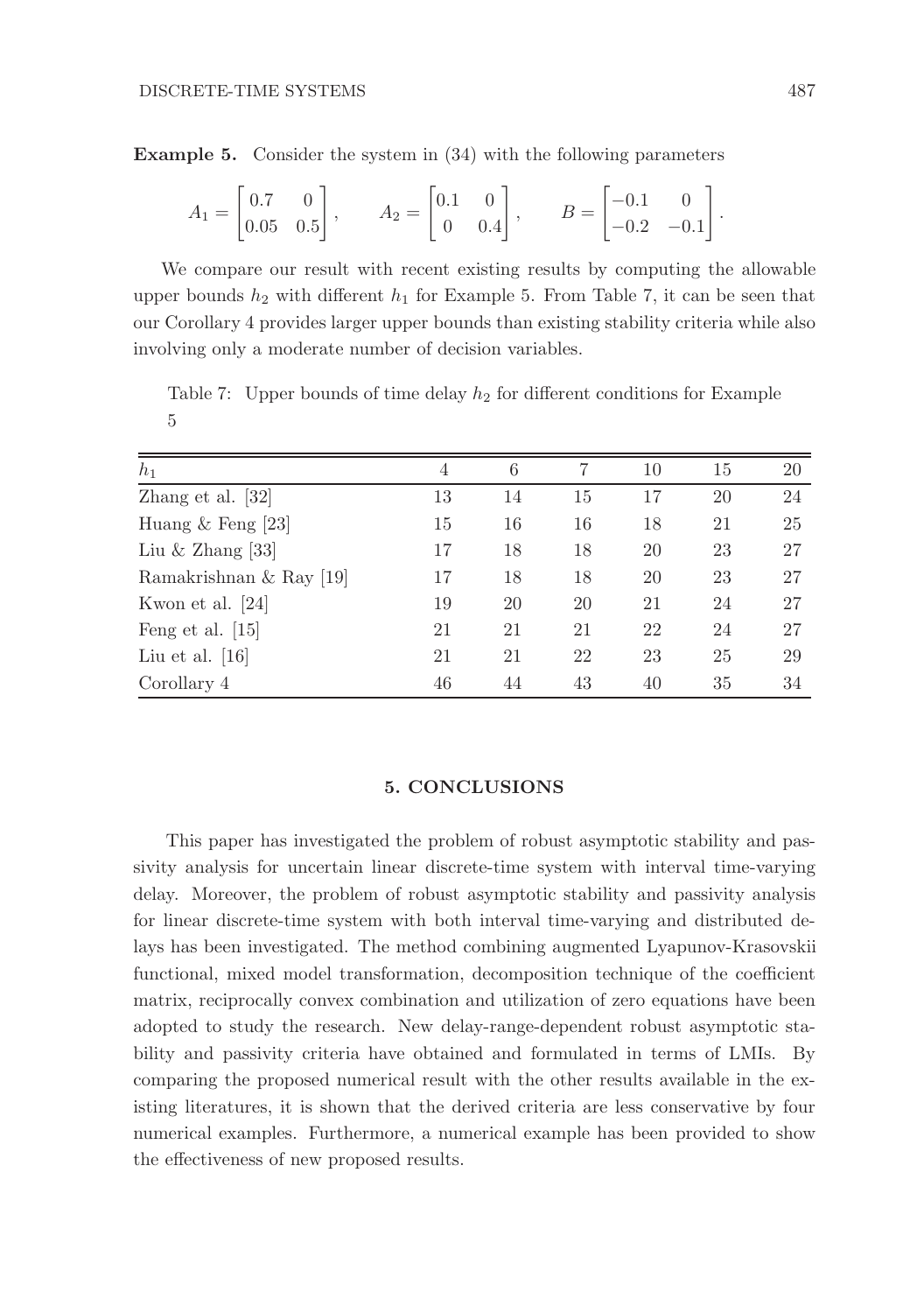#### ACKNOWLEDGMENT

This work is supported by Development and Promotion of Science and Technology Talents Project (DPST), Thailand Research Fund (TRF), the Office of the Higher Education Commission (OHEC), Khon Kaen University (Grant number MRG6080042), Research and Academic Affairs Promotion Fund, Faculty of Science, Khon Kaen University, Fiscal year 2019 and National Research Council of Thailand and Khon Kaen University, Thailand (6200069).

#### REFERENCES

- [1] K. Gu, V. L. Kharitonov, J. Chen, *Stability of Time-Delay Systems*, Birkhuser, Boston, 2003.
- [2] E. Fridman, *Introduction to Time-Delay Systems: Analysis and Control*, Birkhuser, Basel, 2014.
- [3] L. Xie, M. Fu, H. Li, *Passivity analysis and passification for uncertain signal processing systems*, IEEE Transactions On Signal Processing, 46 (1998), 23942403.
- [4] C. Li, H. Zhang, X. Liao, *Passivity and passification of fuzzy systems with time delays*, Computers and Mathematics with Applications, 52 (2006), 10671078.
- [5] L. Wu, W. Zheng, *Passivity-based sliding mode control of uncertain singular time-delay systems*, Automatica, 45 (2009), 21202127.
- [6] H. Gao, T. Chen, T. Chai, *Passivity and passification for networked control systems*, SIAM Journal on Control and Optimization, 46 (2007), 1299.
- [7] K. W. Yu, C. H. Lien, J. D. Chen, L. Y. Chung, *Passivity analysis and passive control for uncertain discrete switched time-delay systems via a simple switching signal design*, Advances in Difference Equations, 104 (2016), 124.
- [8] Q. Song, J. Liang, Z. Wang, *Passivity analysis of discrete-time stochastic neural networks with time-varying delays*, Neurocomputing, 72 (2009), 17821788.
- [9] C. Maharajan, R. Raja, J. Cao, G. Rajchakit, A. Alsaedi, *Novel results on passivity and exponential passivity for multiple discrete delayed neutral-type neural networks with leakage and distributed time-delays*, Chaos, Solitons & Fractals, 115 (2018), 268-282.
- [10] C. Sowmiy, R. Raja, J. Cao, G. Rajchakit, A. Alsaedi, *Enhanced robust finitetime passivity for Markovian jumping discrete-time BAM neural networks with leakage delay*, Advances in Difference Equations, 318 (2017), 1-28.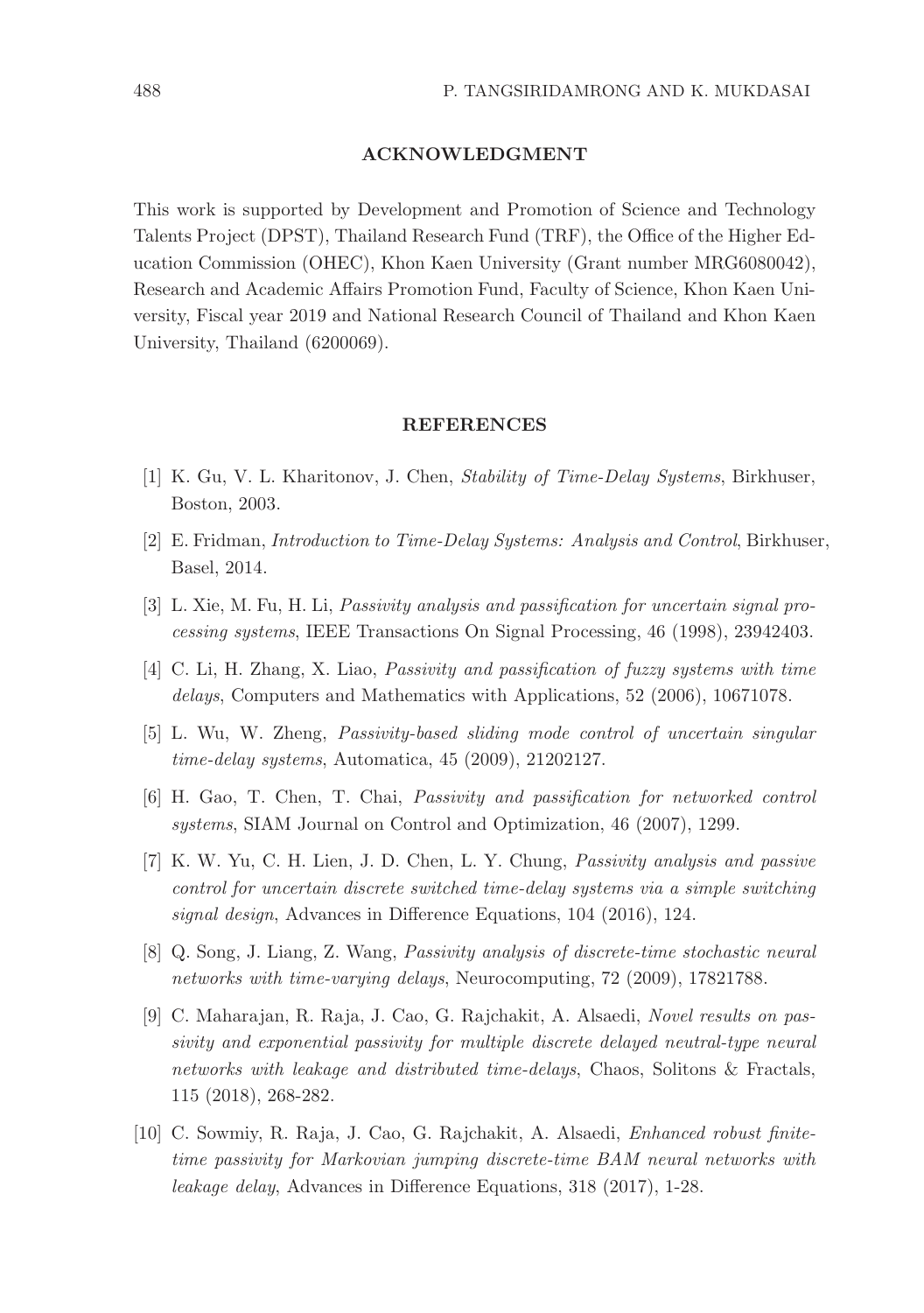- [11] K. Mathiyalagan, J. H. Park, R. Sakthivel, *Novel results on robust finite-time passivity for discrete-time delayed neural networks*, Neurocomputing, 177 (2016), 585593.
- [12] Y. Shu, X. Liu, Y. Liu, *Stability and passivity analysis for uncertain discrete-time neural networks with time-varying delay*, Neurocomputing, 173 (2016), 17061714.
- [13] S. K. Tadepalli, V. K. R. Kandanvli, *Improved stability results for uncertain discrete-time state-delayed systems in the presence of nonlinearities*, Transactions of the Institute of Measurement and Control, 38 (2016), 3343.
- [14] H. Gao, T. Chen, *New results on stability of discrete-time systems with timevarying state delay*, IEEE Transactions on Automatic Control, 52 (2007), 328334.
- [15] Z. Feng, J. Lam, G. Yang, *Optimal partitioning method for stability analysis of continuous/discrete delay systems*, International Journal of Robust and Nonlinear Control, 25 (2015), 559574.
- [16] X. G. Liu, F. X. Wang, M. L. Tang, *Auxiliary function-based summation inequalities and their applications to discrete-time systems*, Automatica, 78 (2017), 211215.
- [17] T. Wang, M. X. Xue, C. Zhang, S. M. Fei, *Improved stability criteria on discretetime systems with time-varying and distributed delays*, International Journal of Automation and Computing, 10 (2013), 260266.
- [18] D. Nishanthi, L. Jarina Banu, P. Balasubramaniam, *Robust guaranteed cost state estimation for discrete-time systems with random delays and random uncertainties*, International Journal of Adaptive Control and Signal Processing, 31 (2017), 13611372.
- [19] K. Ramakrishnan, G. Ray, *Robust stability criteria for a class of uncertain discrete-time systems with time-varying delay*, Applied Mathematical Modelling, 37 (2013), 14681479.
- [20] L. Jarina Banu, P. Balasubramaniam, K. Ratnavelu, *Robust stability analysis for discrete-time uncertain neural networks with leakage time-varying delay*, Neurocomputing, 151 (2015), 808816.
- [21] S. Udpin, P. Niamsup, *Robust stability of discrete-time LPD neural networks with time-varying delay*, Communications in Nonlinear Science and Numerical Simulation, 14 (2009), 39143924.
- [22] T. Li, L. Guo, C. Lin, *A new criterion of delay-dependent stability for uncertain time-delay systems*, IET Control Theory and Applications, 1 (2007), 611616.
- [23] H. Huang, G. Feng, *Improved approach to delay-dependent stability analysis of discrete-time systems with time-varying delay*, IET Control Theory and Applications, 4 (2010), 21522159.